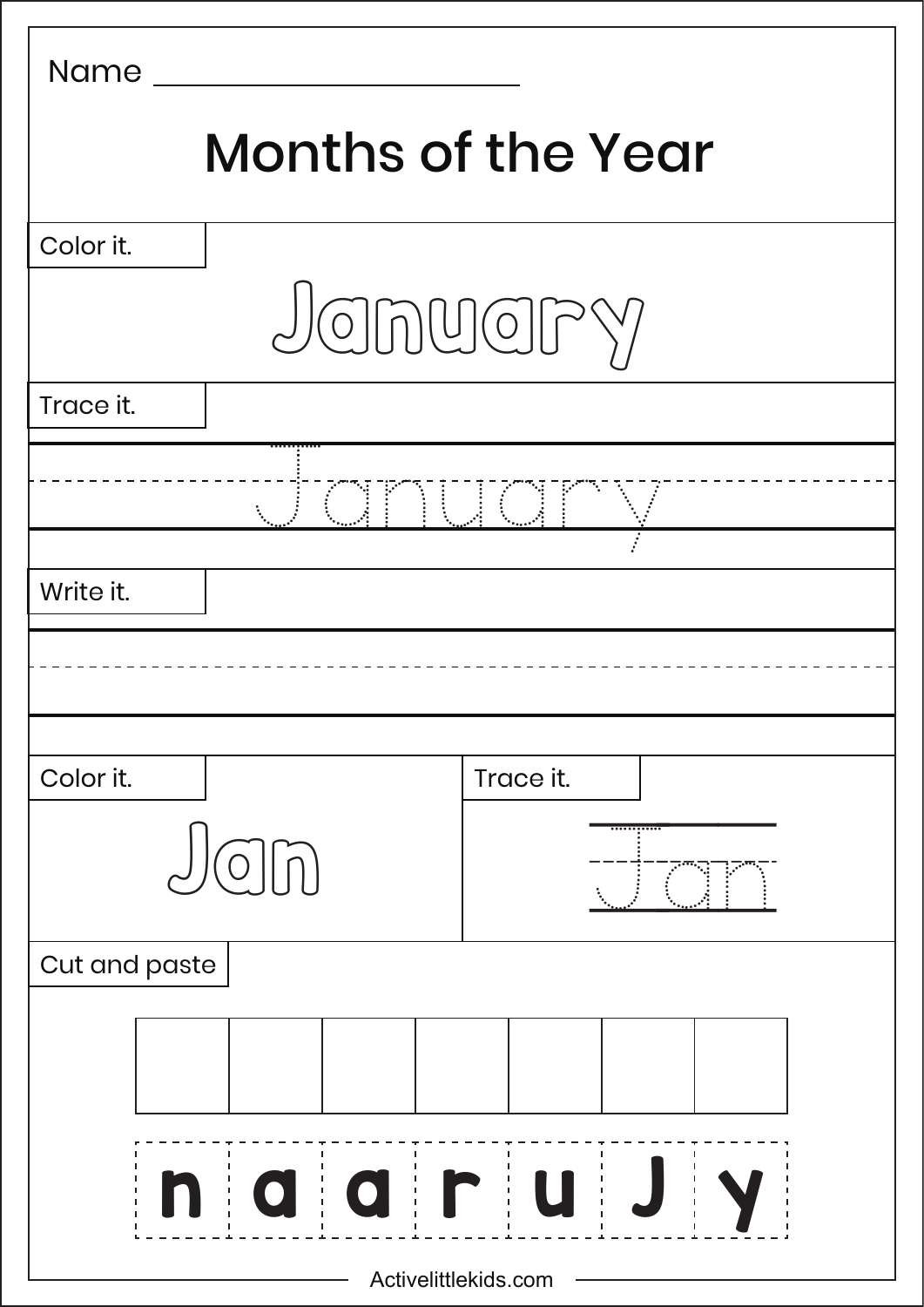| Name                      |                 |  |
|---------------------------|-----------------|--|
| <b>Months of the Year</b> |                 |  |
| Color it.                 |                 |  |
|                           | February        |  |
| Trace it.                 |                 |  |
|                           | <u>"COMUQDV</u> |  |
| Write it.                 |                 |  |
|                           |                 |  |
| Color it.                 | Trace it.       |  |
| $\overline{\phantom{a}}$  |                 |  |
| Cut and paste             |                 |  |
|                           |                 |  |
| $\frac{1}{1}$             | eirbauFi        |  |
| Activelittlekids.com      |                 |  |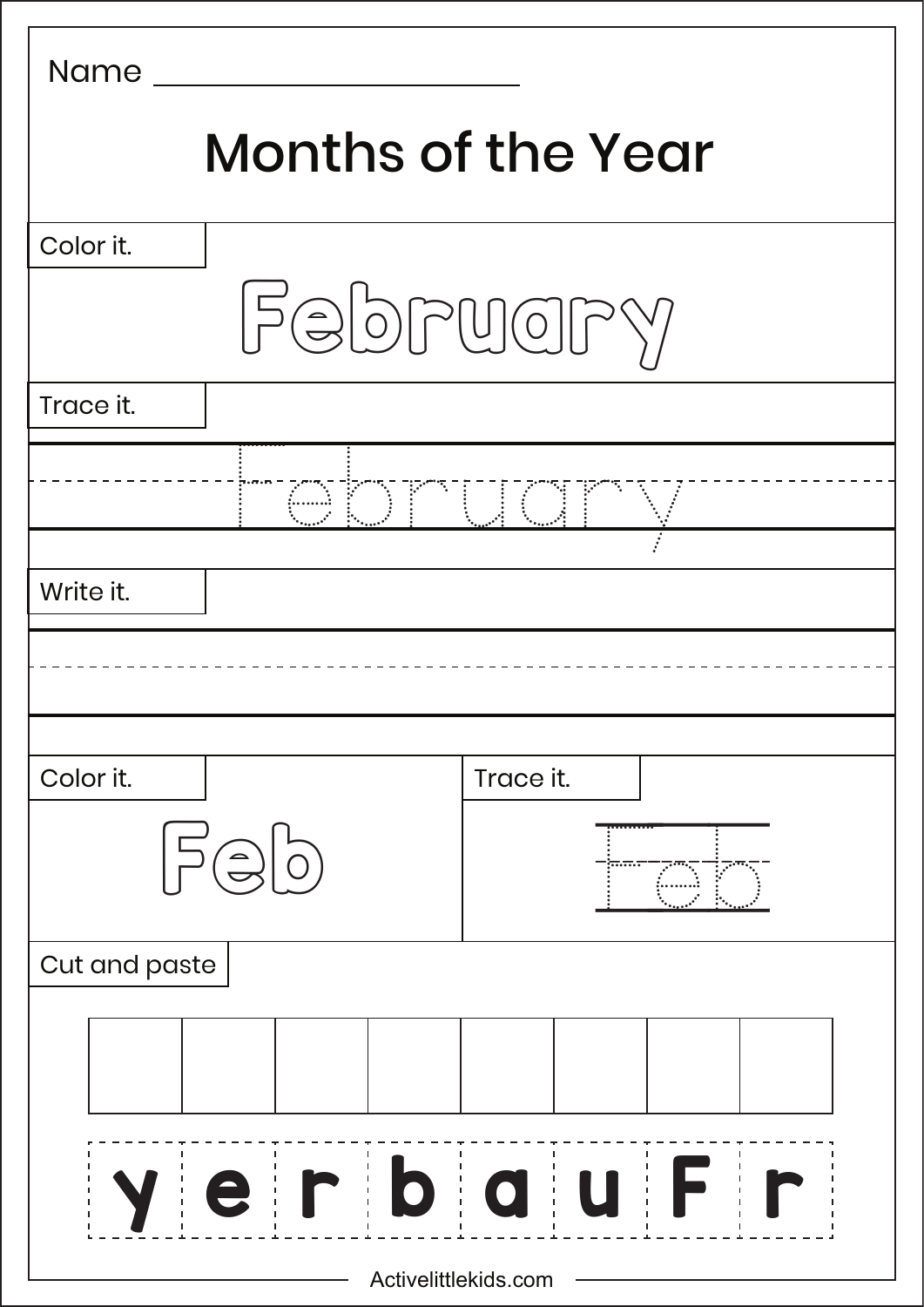| Name                 |                                            |           |  |
|----------------------|--------------------------------------------|-----------|--|
|                      | <b>Months of the Year</b>                  |           |  |
| Color it.            |                                            |           |  |
|                      | March                                      |           |  |
| Trace it.            |                                            |           |  |
|                      |                                            | an Pangka |  |
| Write it.            |                                            |           |  |
|                      |                                            |           |  |
| Color it.            |                                            | Trace it. |  |
|                      | $\overrightarrow{C}$                       |           |  |
| Cut and paste        |                                            |           |  |
|                      |                                            |           |  |
|                      | $\begin{array}{c} 1 \\ 1 \\ 1 \end{array}$ | acrMh     |  |
| Activelittlekids.com |                                            |           |  |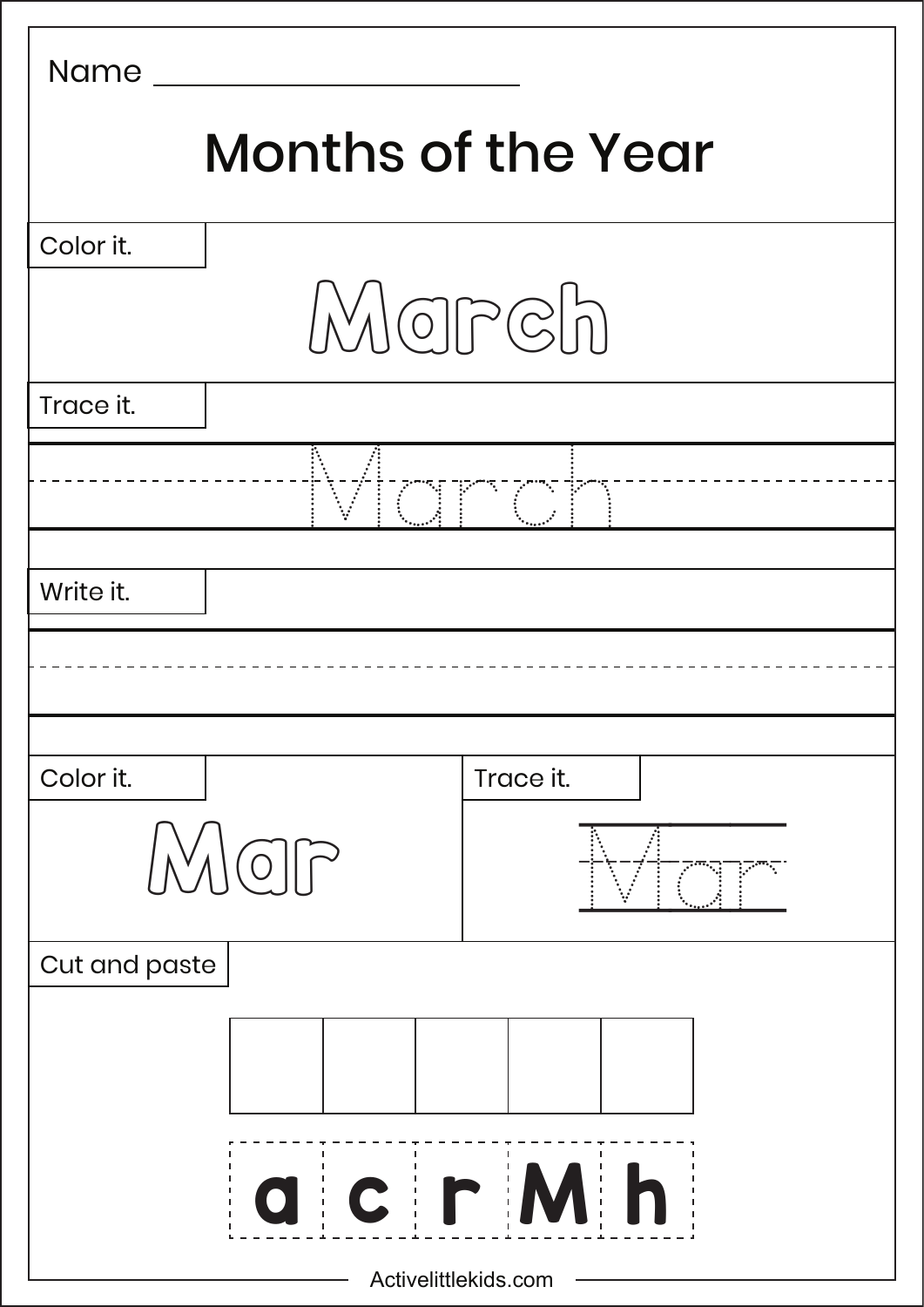| Name                 |                           |                        |  |  |
|----------------------|---------------------------|------------------------|--|--|
|                      | <b>Months of the Year</b> |                        |  |  |
| Color it.            |                           |                        |  |  |
|                      |                           |                        |  |  |
| Trace it.            |                           |                        |  |  |
|                      |                           | <b>TEST EXPERIENCE</b> |  |  |
| Write it.            |                           |                        |  |  |
|                      |                           |                        |  |  |
| Color it.            |                           | Trace it.              |  |  |
| $\pmb{\Delta}$       |                           |                        |  |  |
| Cut and paste        |                           |                        |  |  |
|                      |                           |                        |  |  |
|                      |                           | IpAri                  |  |  |
| Activelittlekids.com |                           |                        |  |  |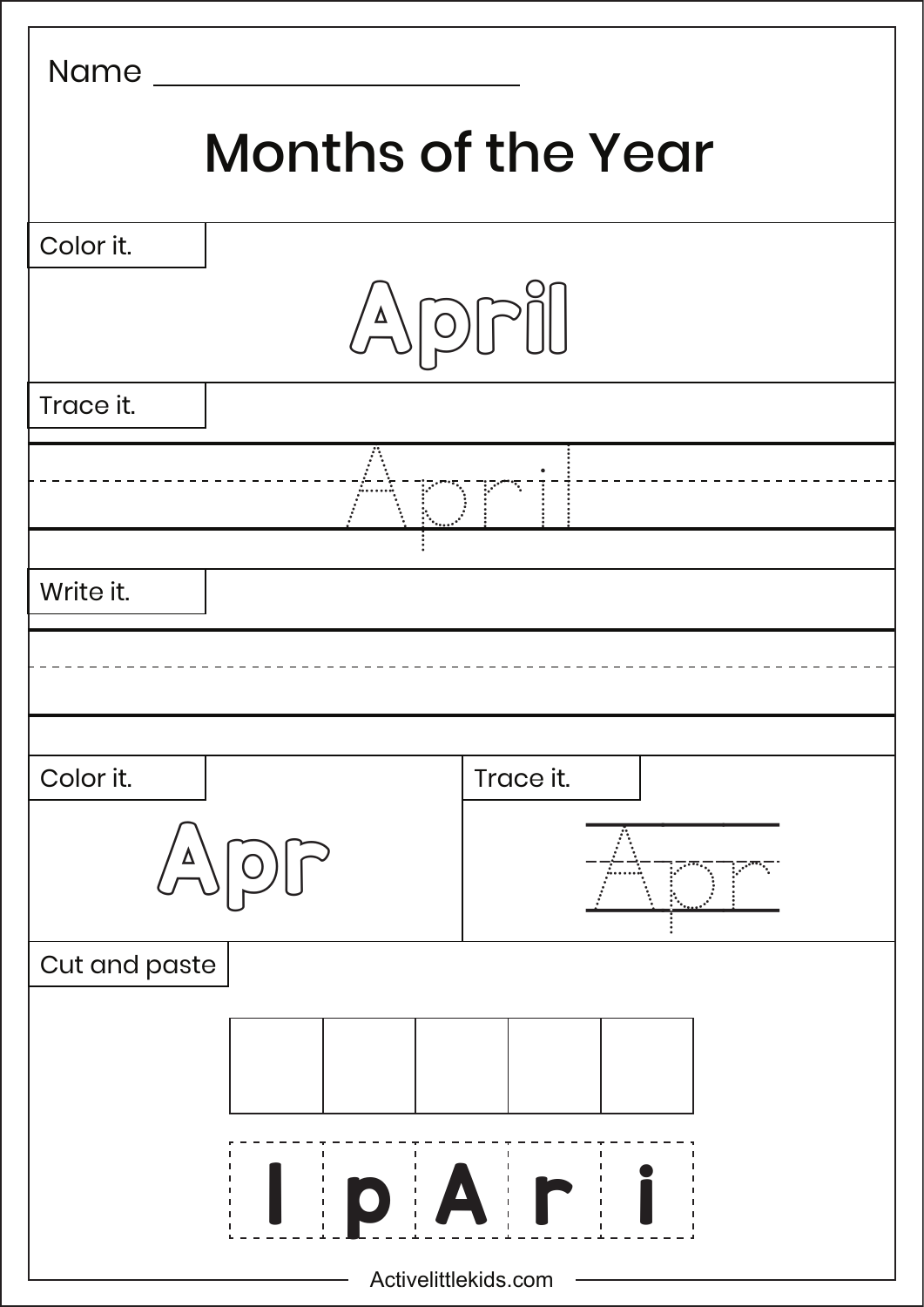| Name                      |           |  |
|---------------------------|-----------|--|
| <b>Months of the Year</b> |           |  |
| Color it.                 |           |  |
| MOY                       |           |  |
| Trace it.                 |           |  |
|                           |           |  |
| Write it.                 |           |  |
|                           |           |  |
| Color it.                 | Trace it. |  |
| $\sqrt{}$                 |           |  |
| Cut and paste             |           |  |
| y M a                     |           |  |
| Activelittlekids.com      |           |  |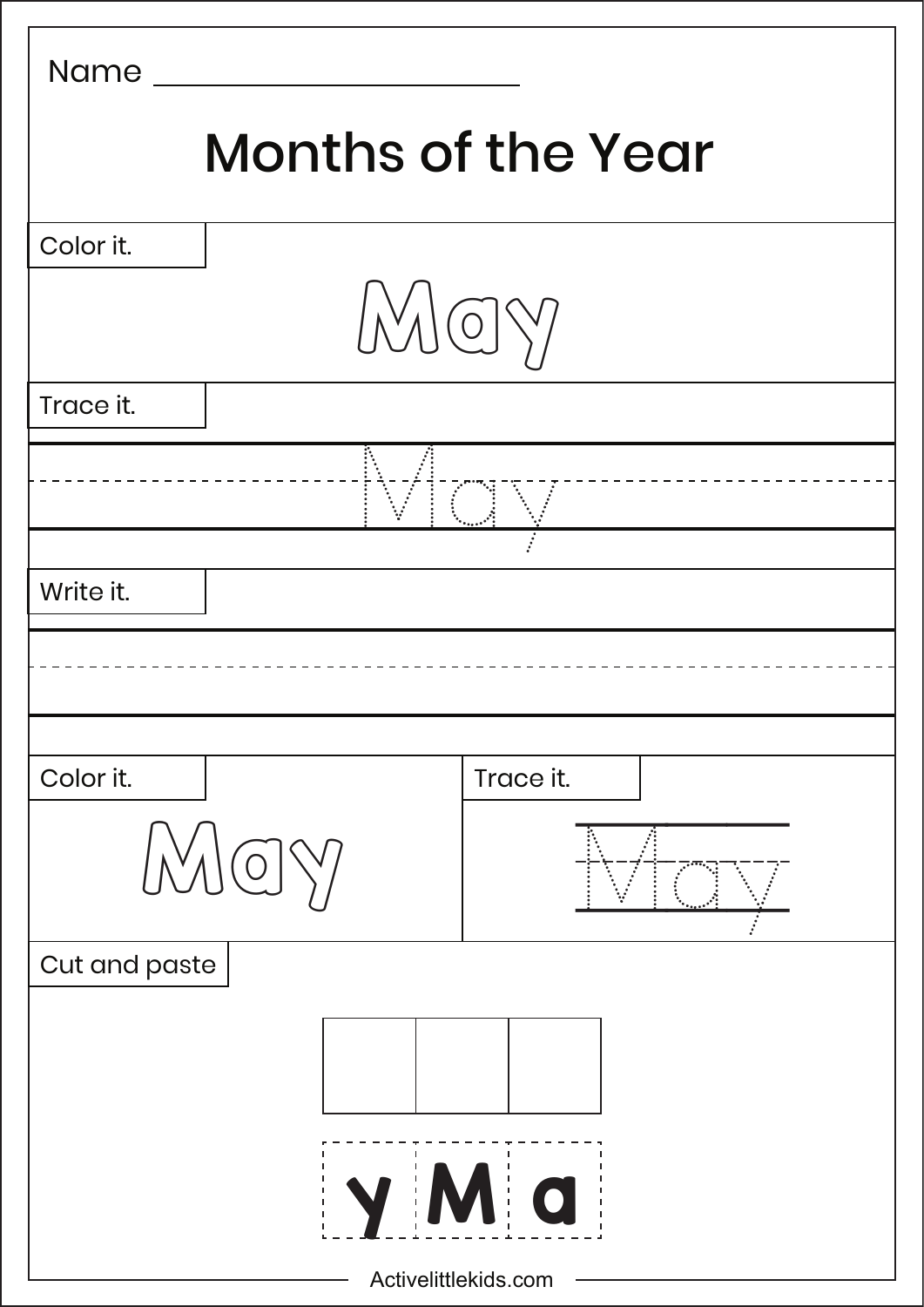| Name                      |                      |            |
|---------------------------|----------------------|------------|
| <b>Months of the Year</b> |                      |            |
| Color it.                 |                      |            |
|                           | June                 |            |
| Trace it.                 |                      |            |
|                           |                      | <b>Une</b> |
| Write it.                 |                      |            |
|                           |                      |            |
| Color it.                 |                      | Trace it.  |
|                           |                      |            |
| Cut and paste             |                      |            |
|                           |                      |            |
|                           |                      | eunJ       |
|                           | Activelittlekids.com |            |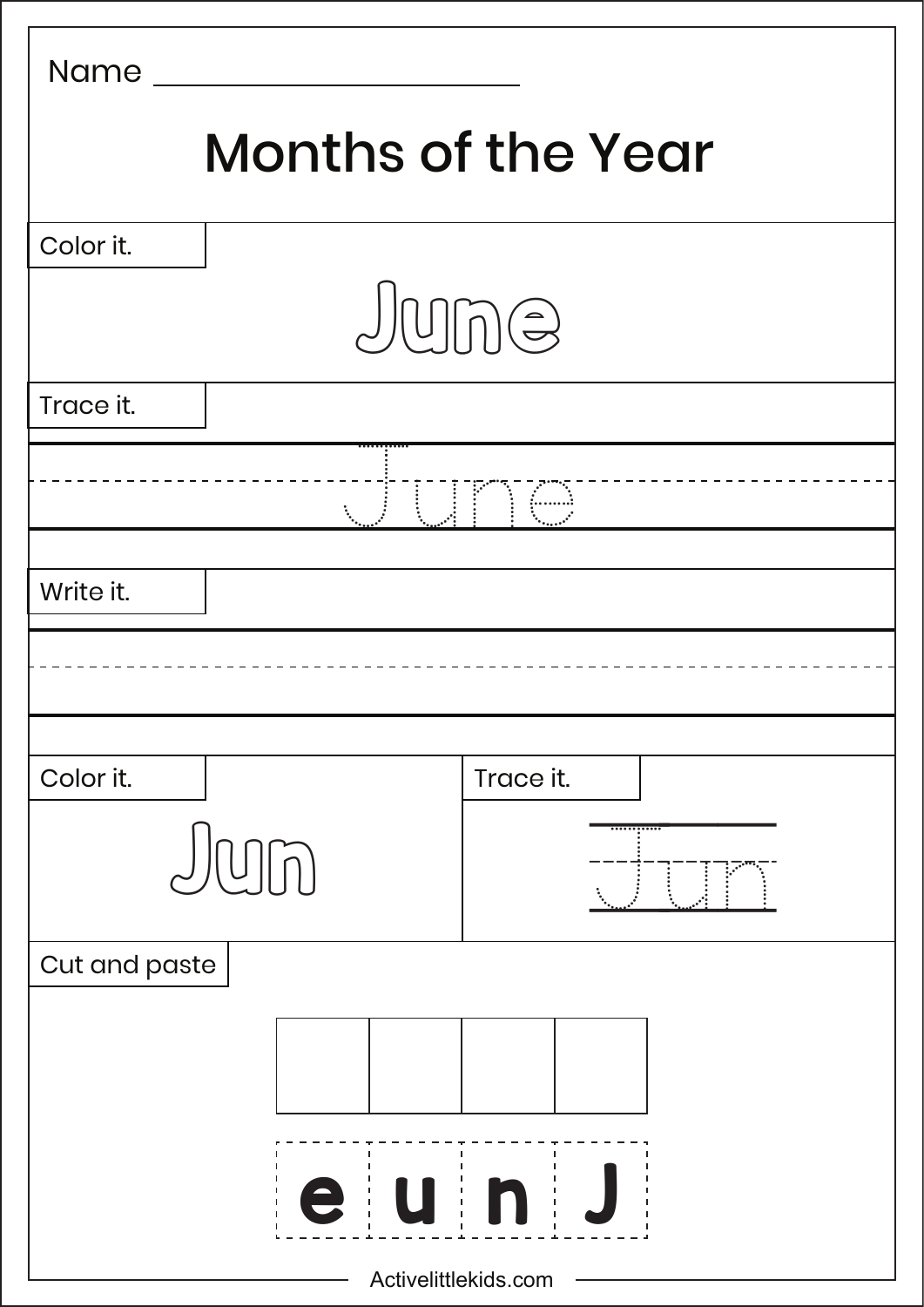| Name                 |                                                  |                                                            |  |
|----------------------|--------------------------------------------------|------------------------------------------------------------|--|
|                      | <b>Months of the Year</b>                        |                                                            |  |
| Color it.            |                                                  |                                                            |  |
|                      |                                                  | July                                                       |  |
| Trace it.            |                                                  |                                                            |  |
|                      |                                                  |                                                            |  |
| Write it.            |                                                  |                                                            |  |
|                      |                                                  |                                                            |  |
| Color it.            |                                                  | Trace it.                                                  |  |
|                      |                                                  | .                                                          |  |
| Cut and paste        |                                                  |                                                            |  |
|                      |                                                  |                                                            |  |
|                      | J.<br>$\begin{array}{c} 1 \\ 1 \\ 1 \end{array}$ | $\mathbf{L}$<br>$\begin{array}{c} 1 \\ 1 \\ 1 \end{array}$ |  |
| Activelittlekids.com |                                                  |                                                            |  |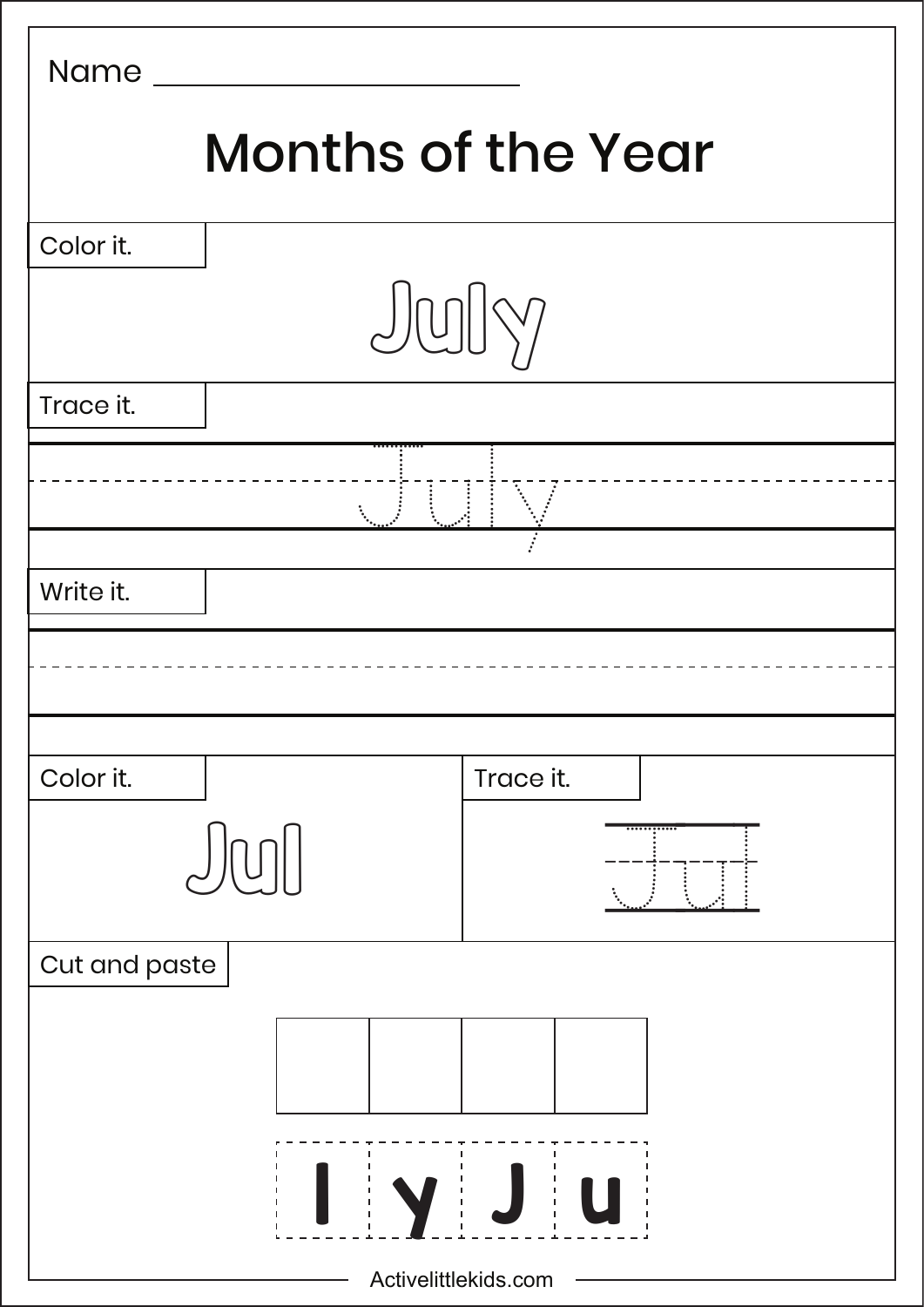| Name                 |                           |            |  |
|----------------------|---------------------------|------------|--|
|                      | <b>Months of the Year</b> |            |  |
| Color it.            |                           |            |  |
|                      | AUGUST                    |            |  |
| Trace it.            |                           |            |  |
|                      |                           |            |  |
| Write it.            |                           |            |  |
|                      |                           |            |  |
| Color it.            |                           | Trace it.  |  |
| $\pmb{\Delta}$       |                           |            |  |
| Cut and paste        |                           |            |  |
|                      |                           |            |  |
|                      | $\overline{U}$            | <b>TgA</b> |  |
| Activelittlekids.com |                           |            |  |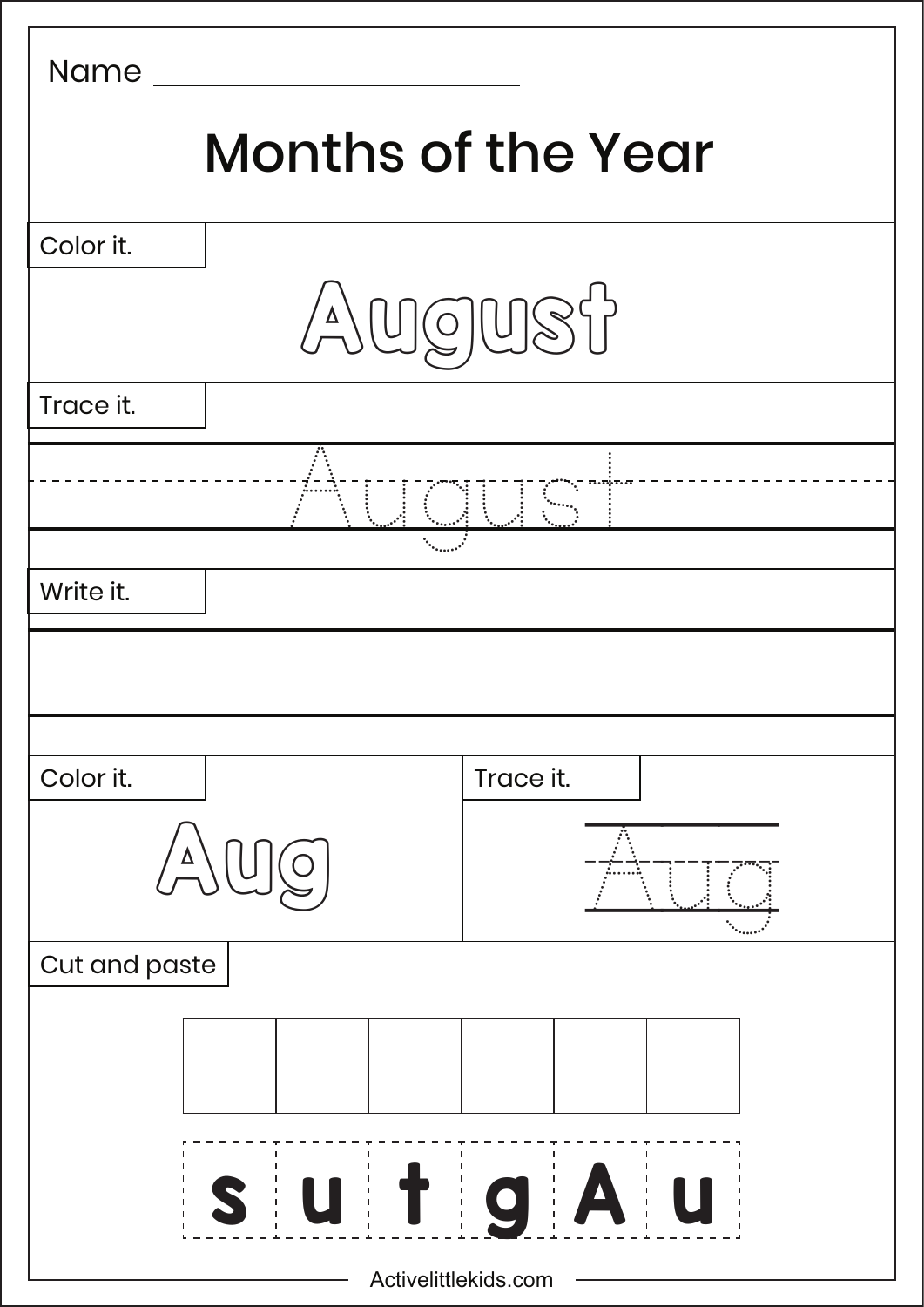| <b>Name</b>               |                      |  |
|---------------------------|----------------------|--|
| <b>Months of the Year</b> |                      |  |
| Color it.                 |                      |  |
|                           | September            |  |
| Trace it.                 |                      |  |
|                           | <u>Jepanes music</u> |  |
| Write it.                 |                      |  |
|                           |                      |  |
| Color it.                 | Trace it.            |  |
|                           |                      |  |
| Cut and paste             |                      |  |
|                           |                      |  |
|                           | ebtepmse             |  |
| Activelittlekids.com      |                      |  |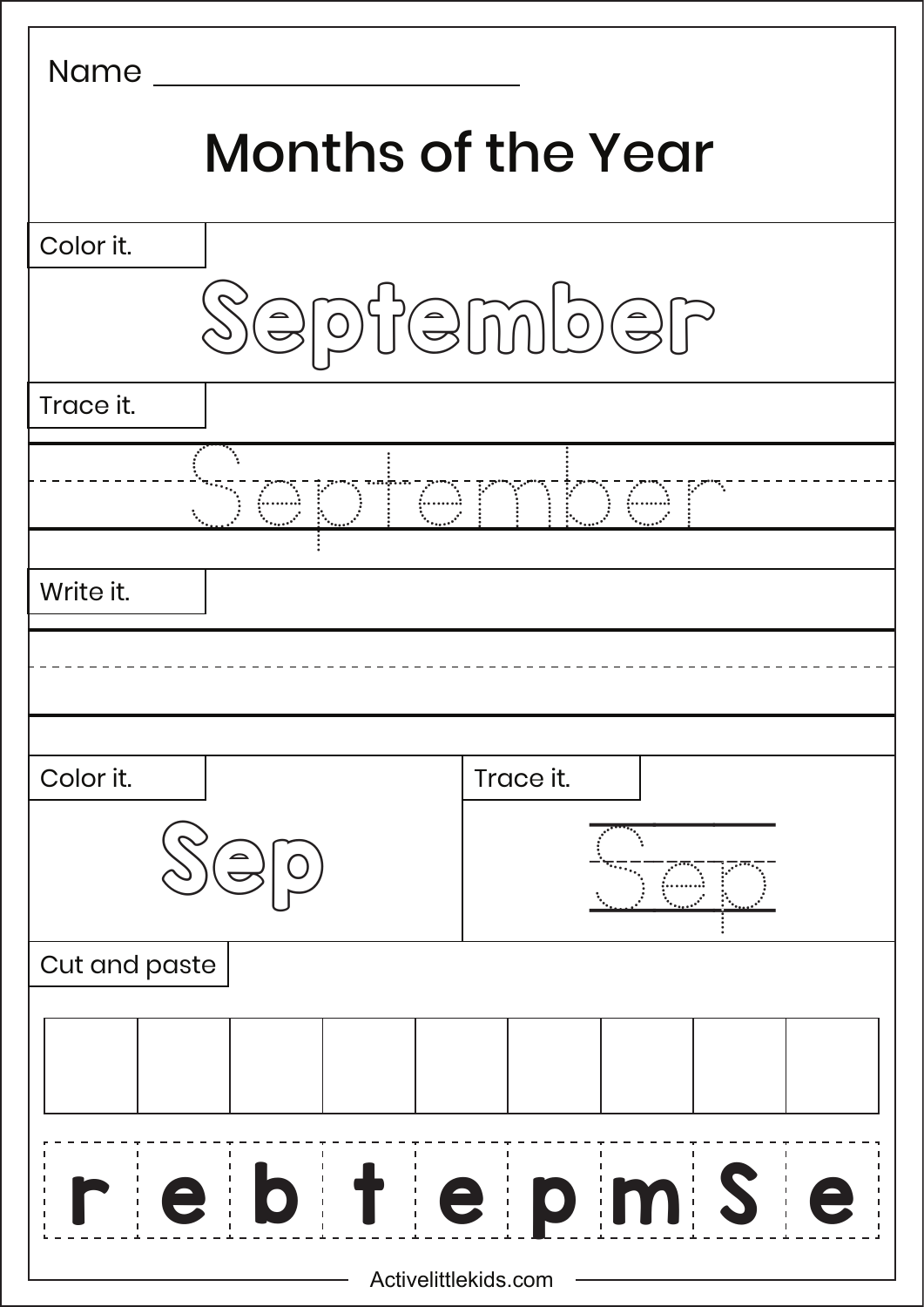| <b>Name</b>          |                                                                                    |  |  |
|----------------------|------------------------------------------------------------------------------------|--|--|
|                      | <b>Months of the Year</b>                                                          |  |  |
| Color it.            |                                                                                    |  |  |
|                      | $\bigcirc \mathcal{O} \otimes \mathcal{O} \otimes \mathcal{O} \otimes \mathcal{O}$ |  |  |
| Trace it.            |                                                                                    |  |  |
|                      |                                                                                    |  |  |
| Write it.            |                                                                                    |  |  |
|                      |                                                                                    |  |  |
| Color it.            | Trace it.                                                                          |  |  |
|                      |                                                                                    |  |  |
| Cut and paste        |                                                                                    |  |  |
|                      |                                                                                    |  |  |
|                      | tecboor                                                                            |  |  |
| Activelittlekids.com |                                                                                    |  |  |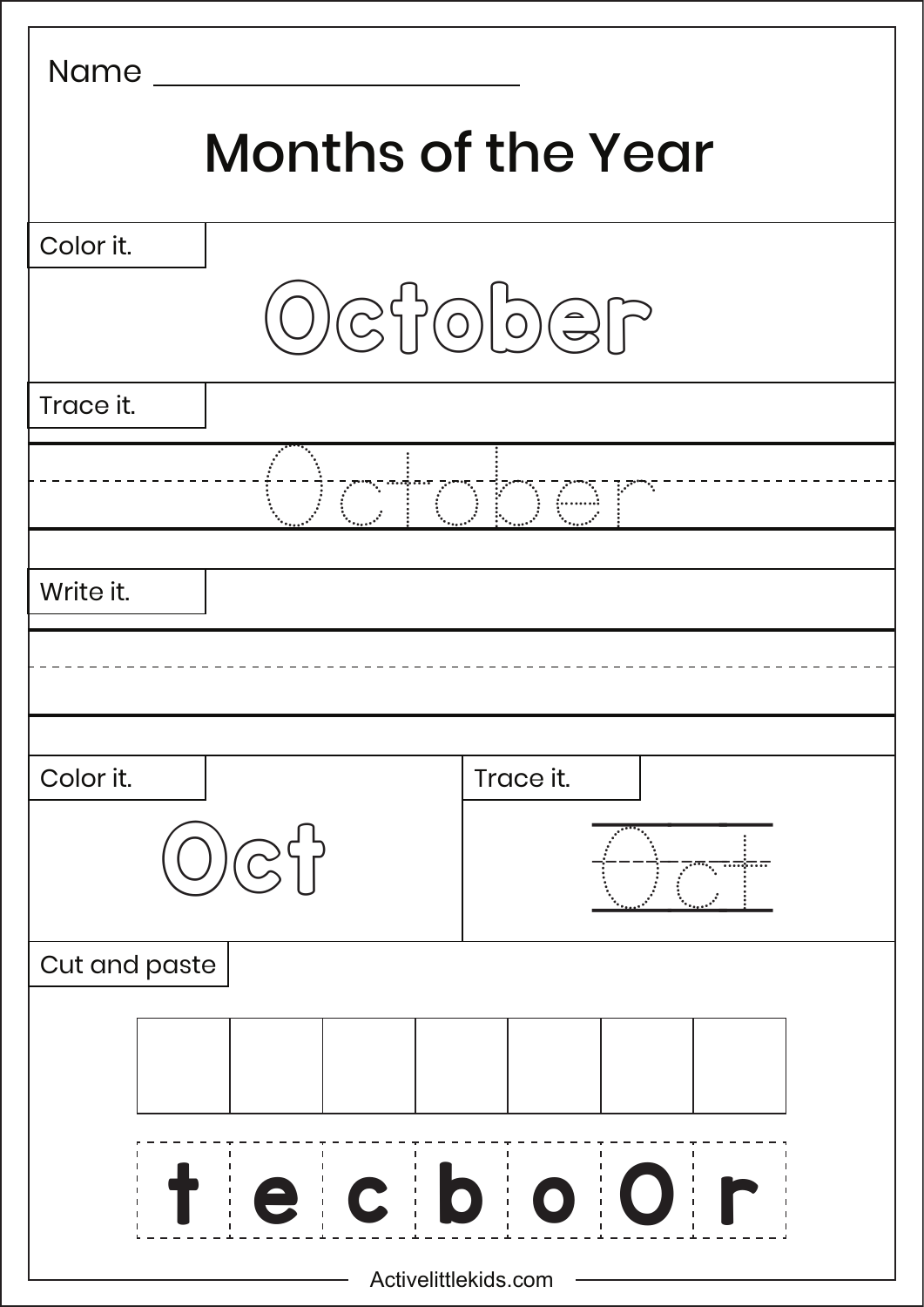| <b>Name</b>               |                    |  |
|---------------------------|--------------------|--|
| <b>Months of the Year</b> |                    |  |
| Color it.                 |                    |  |
|                           | November           |  |
| Trace it.                 |                    |  |
|                           | OVGMTI             |  |
| Write it.                 |                    |  |
|                           |                    |  |
| Color it.                 | Trace it.          |  |
|                           |                    |  |
| Cut and paste             |                    |  |
|                           |                    |  |
|                           | e b v m N r o<br>e |  |
| Activelittlekids.com      |                    |  |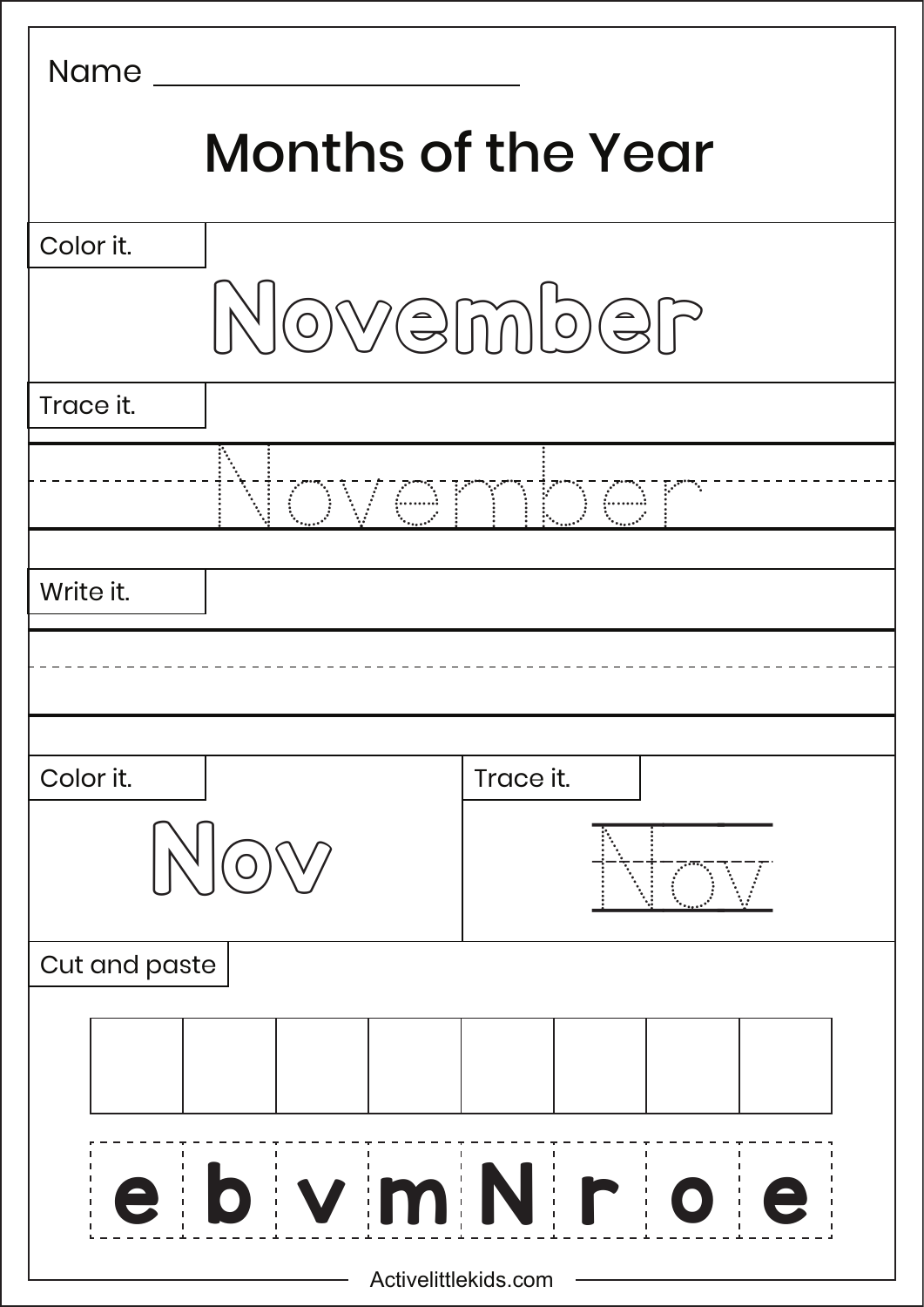| <b>Name</b>          |                           |                     |  |
|----------------------|---------------------------|---------------------|--|
|                      | <b>Months of the Year</b> |                     |  |
| Color it.            |                           |                     |  |
|                      |                           | December            |  |
| Trace it.            |                           |                     |  |
|                      |                           | <u> I OCOMMO CI</u> |  |
| Write it.            |                           |                     |  |
|                      |                           |                     |  |
| Color it.            |                           | Trace it.           |  |
|                      |                           |                     |  |
| Cut and paste        |                           |                     |  |
|                      |                           |                     |  |
|                      |                           | emercDbe            |  |
| Activelittlekids.com |                           |                     |  |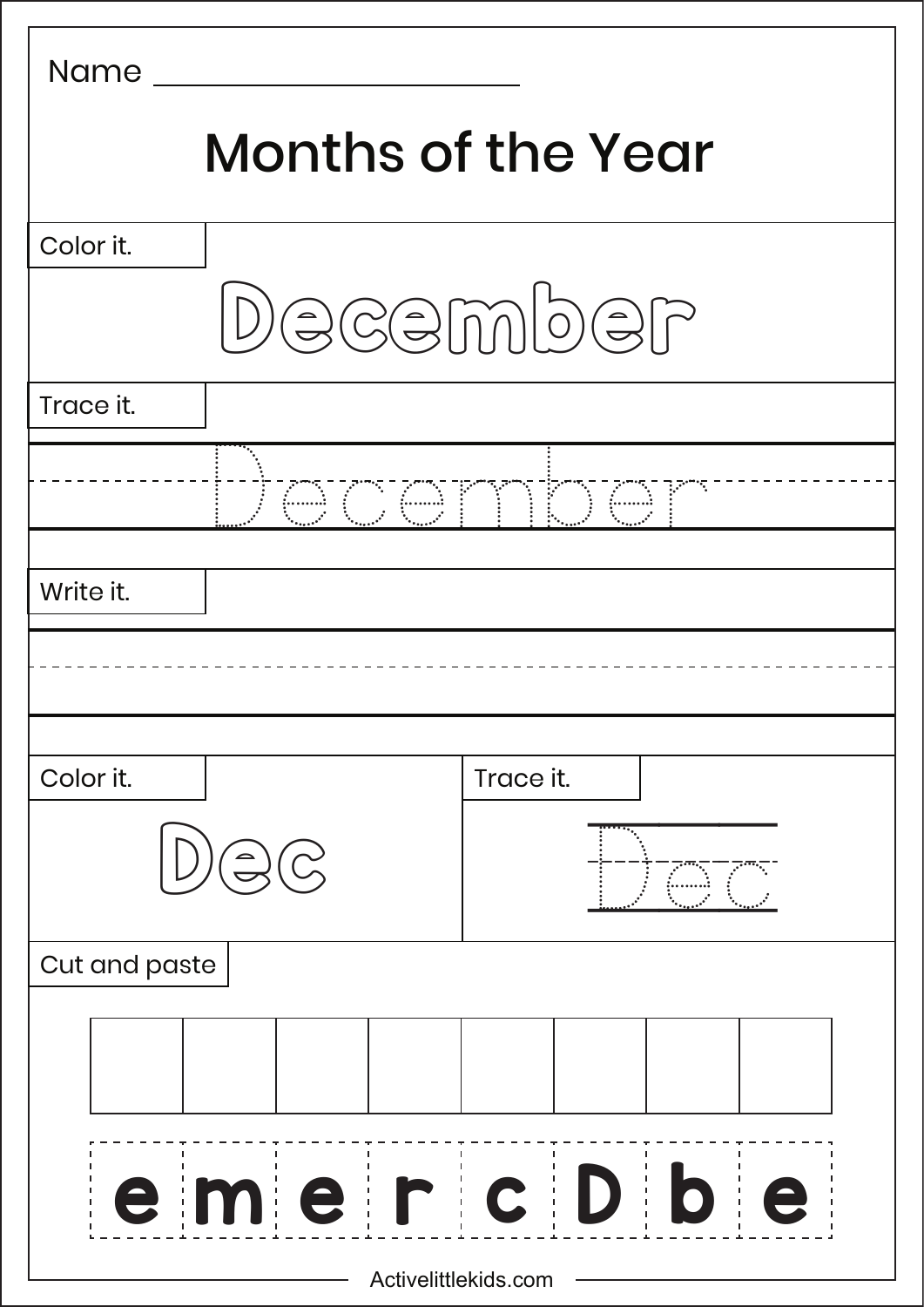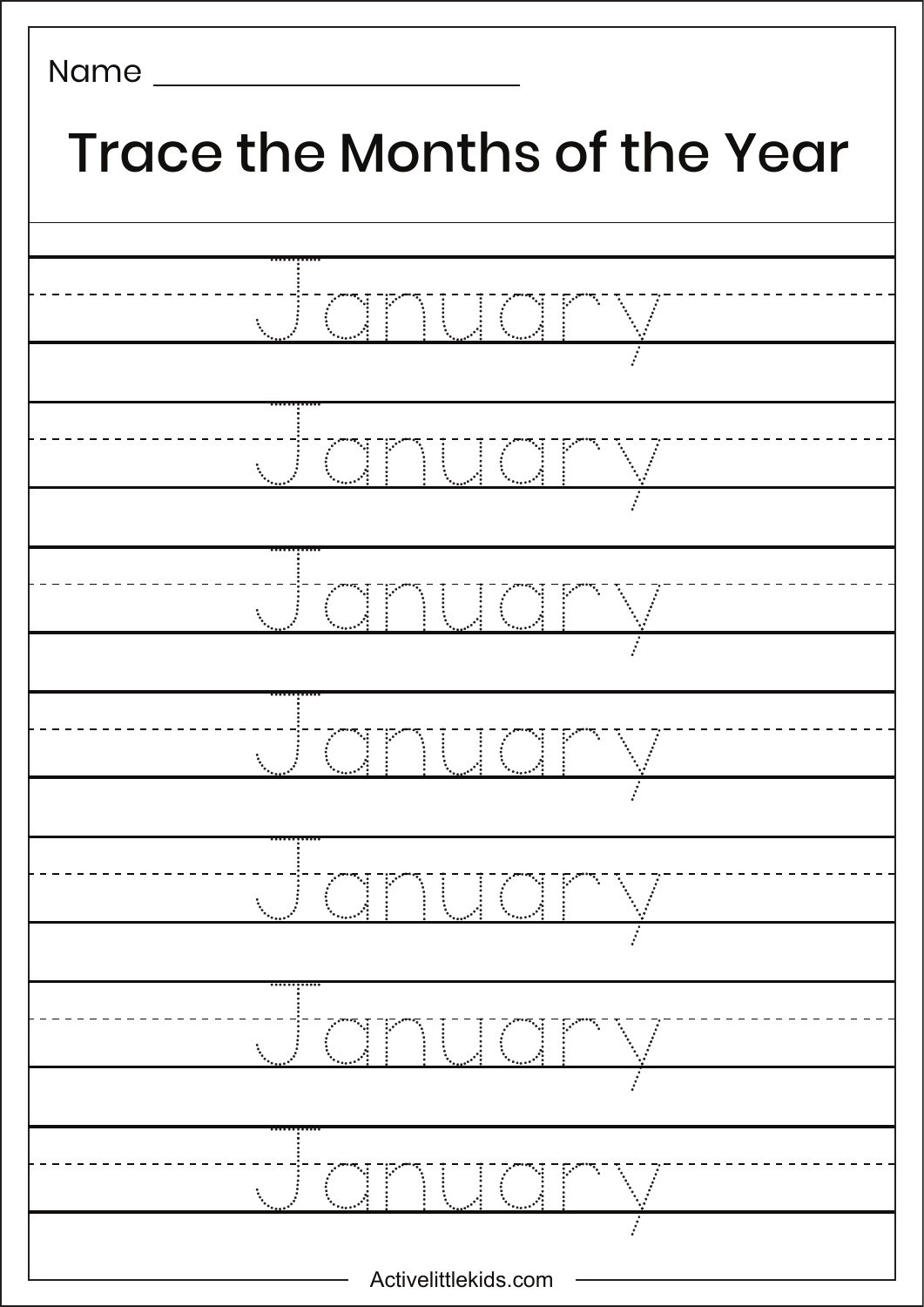| <b>Trace the Months of the Year</b>          |  |  |
|----------------------------------------------|--|--|
|                                              |  |  |
| 64F                                          |  |  |
| 64F<br>$\frac{1}{2}$                         |  |  |
|                                              |  |  |
| <b>JERSEY</b><br><u>{</u> }<br>$\frac{1}{2}$ |  |  |
|                                              |  |  |
| ÷                                            |  |  |
|                                              |  |  |
|                                              |  |  |
|                                              |  |  |
|                                              |  |  |
| Activelittlekids.com                         |  |  |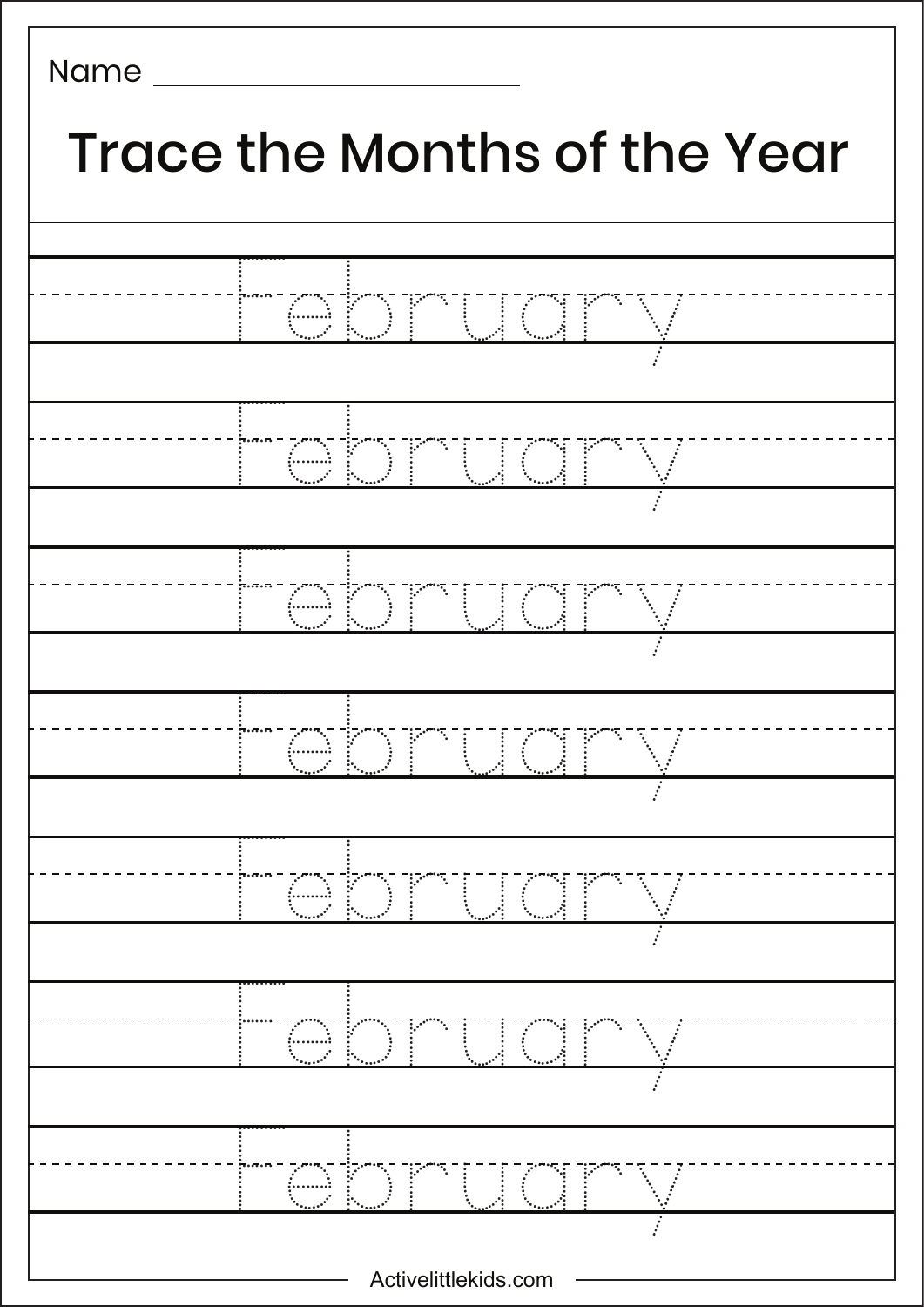## Activelittlekids.com Name  $\sqrt{\frac{1}{2}}$ March Arrow March March March March Trace the Months of the Year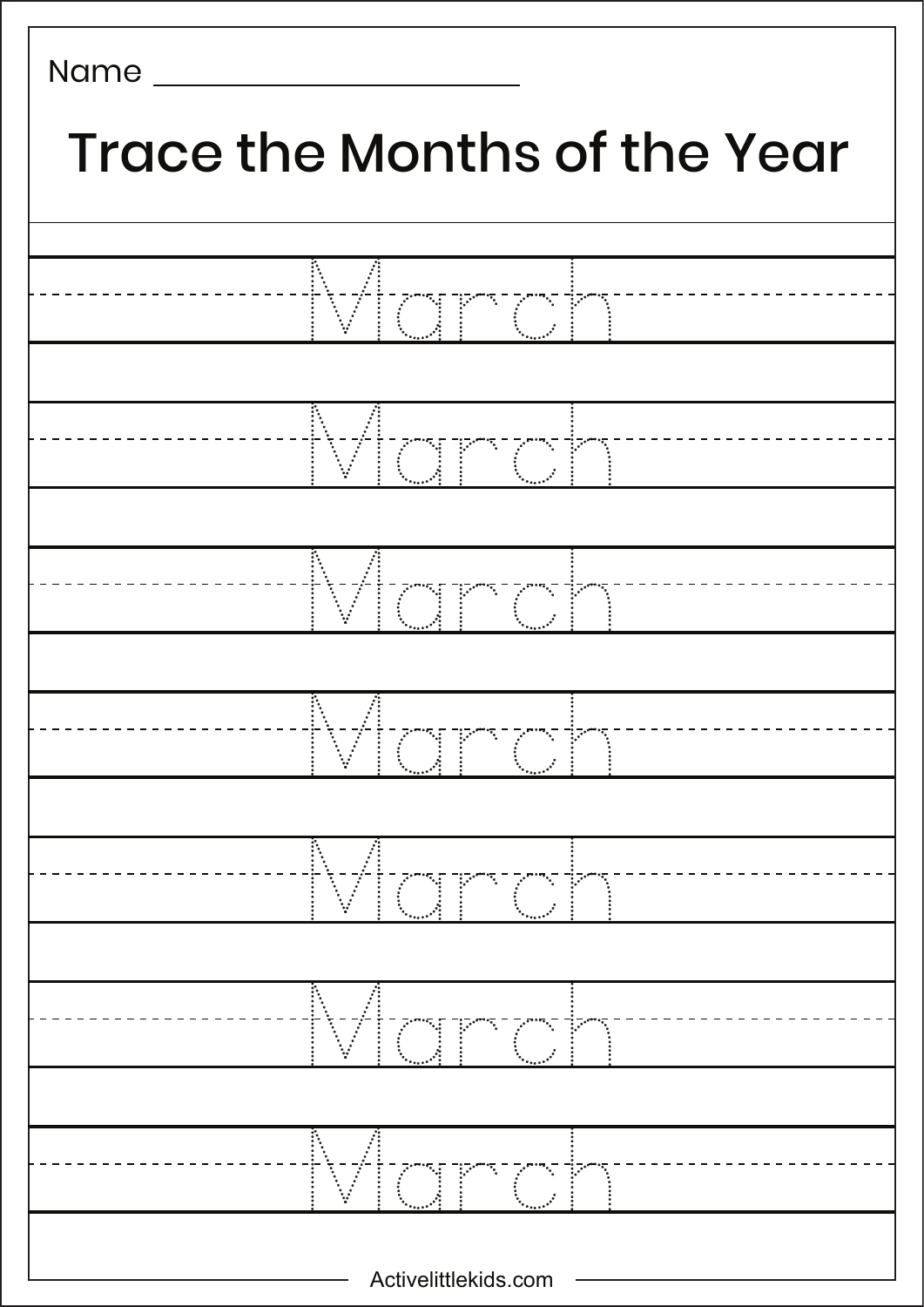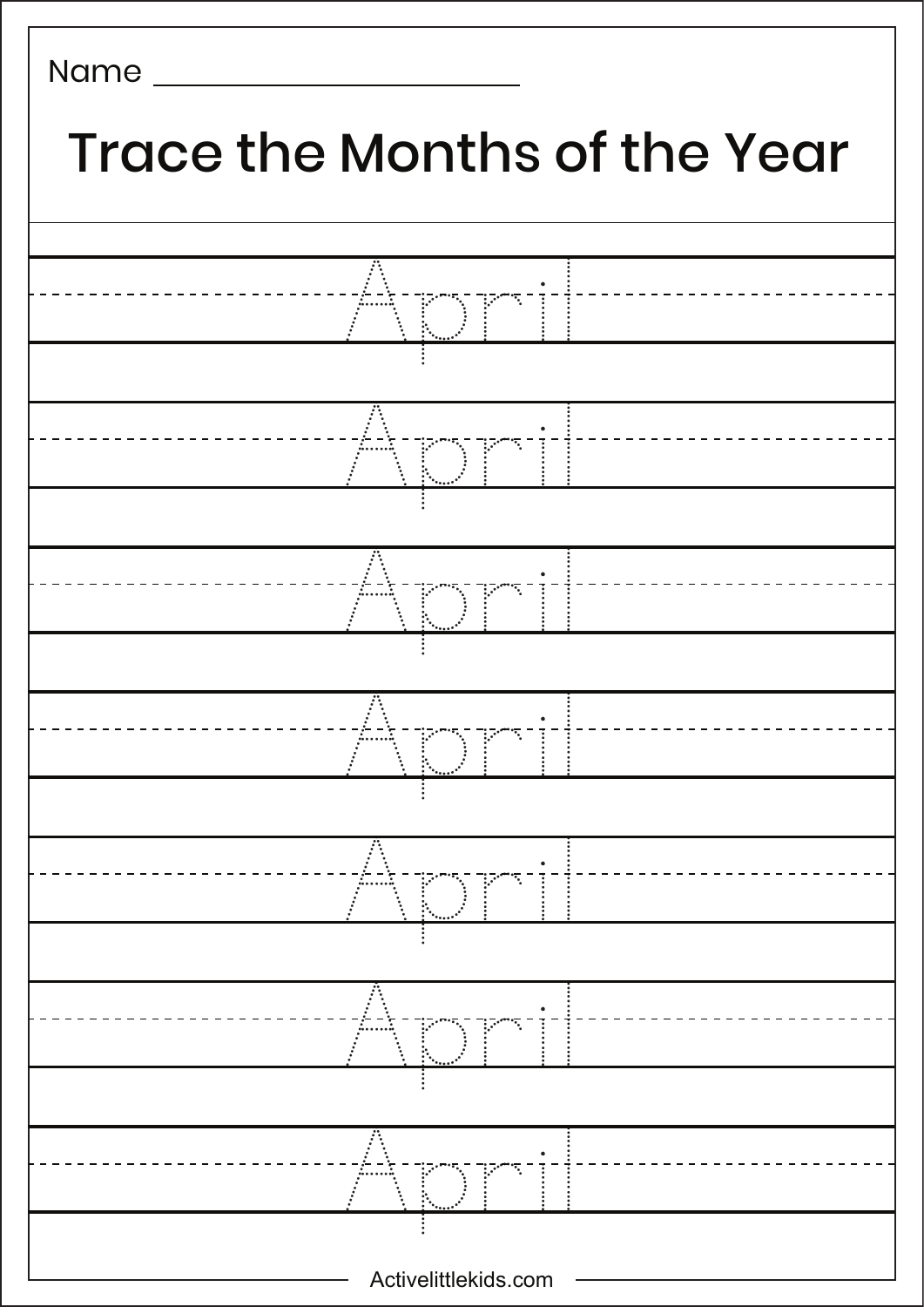

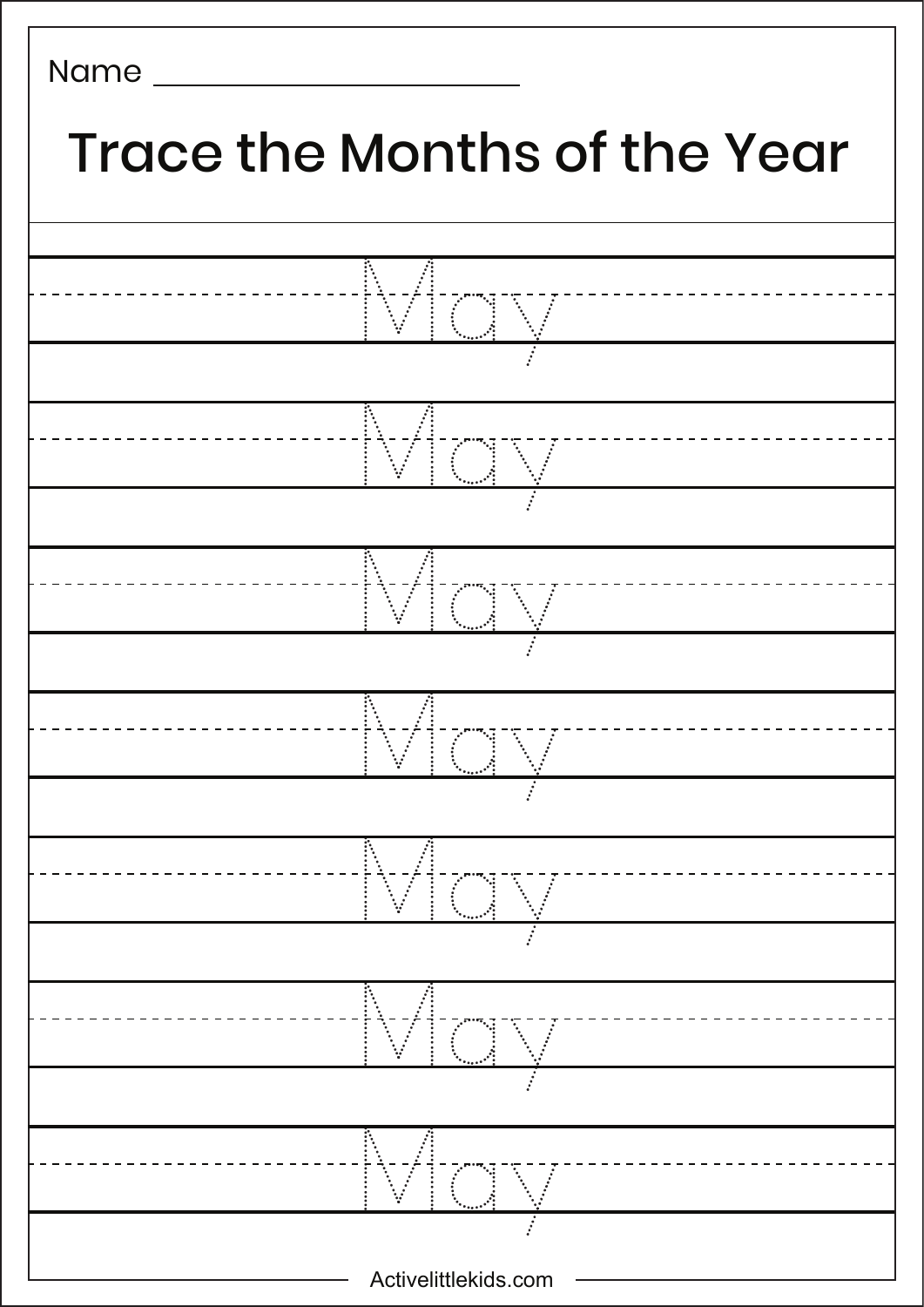| <b>Trace the Months of the Year</b> |  |
|-------------------------------------|--|
|                                     |  |
| <b>UUNG BEERING</b>                 |  |
|                                     |  |
| <b>WUMWWW</b>                       |  |
|                                     |  |
| UUNG                                |  |
|                                     |  |
|                                     |  |
|                                     |  |
|                                     |  |
|                                     |  |
| ١.                                  |  |
|                                     |  |
|                                     |  |
| Activelittlekids.com                |  |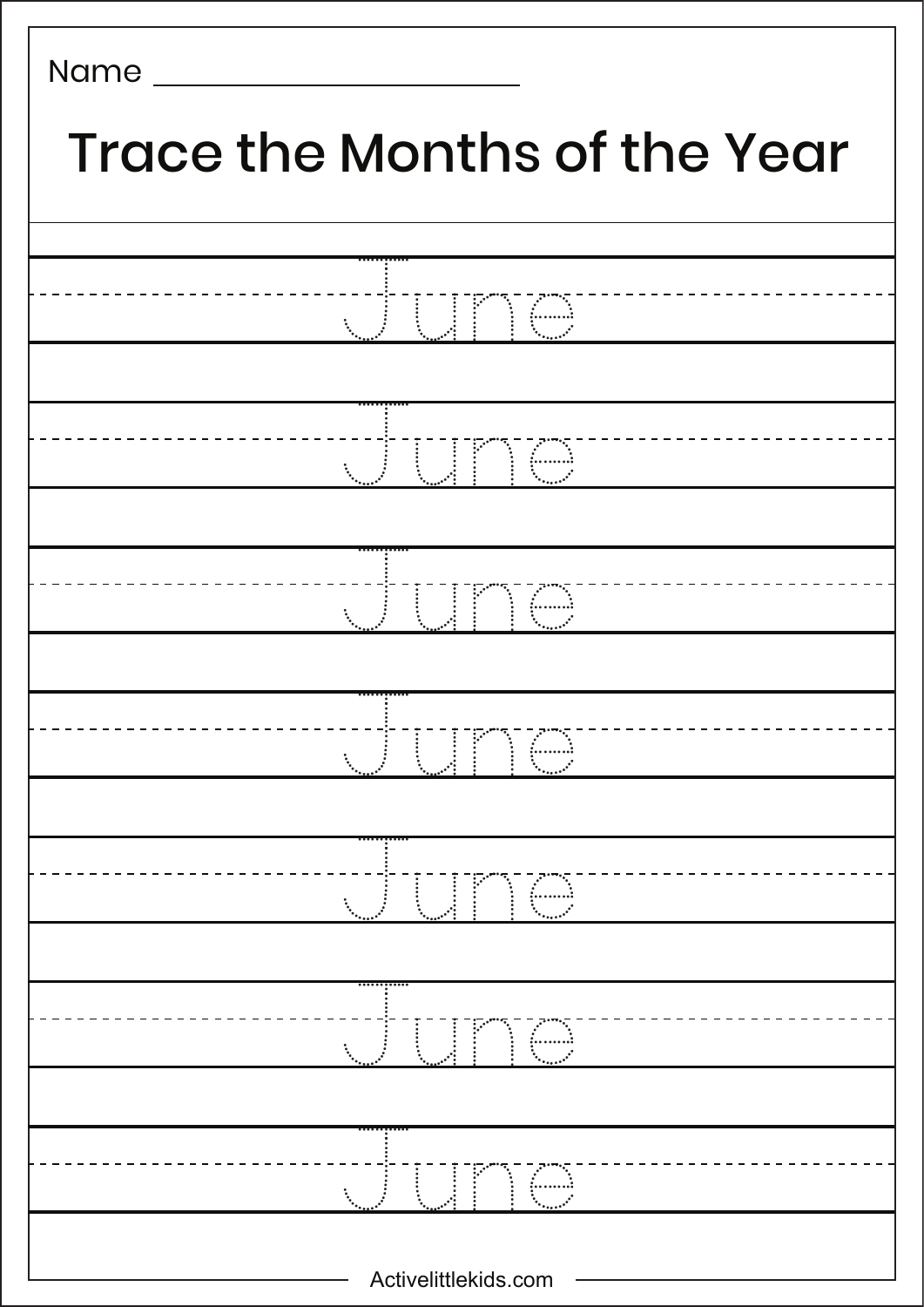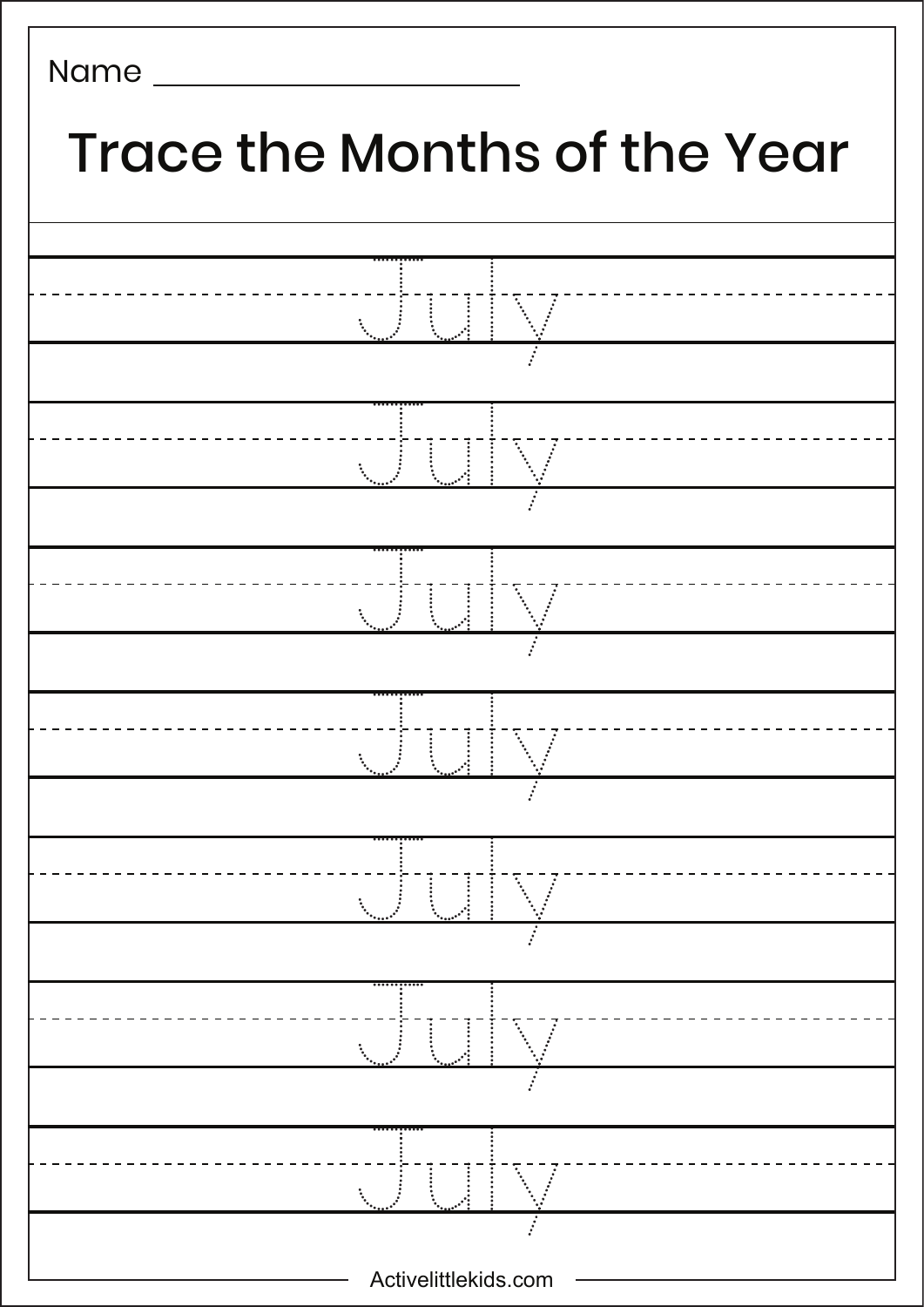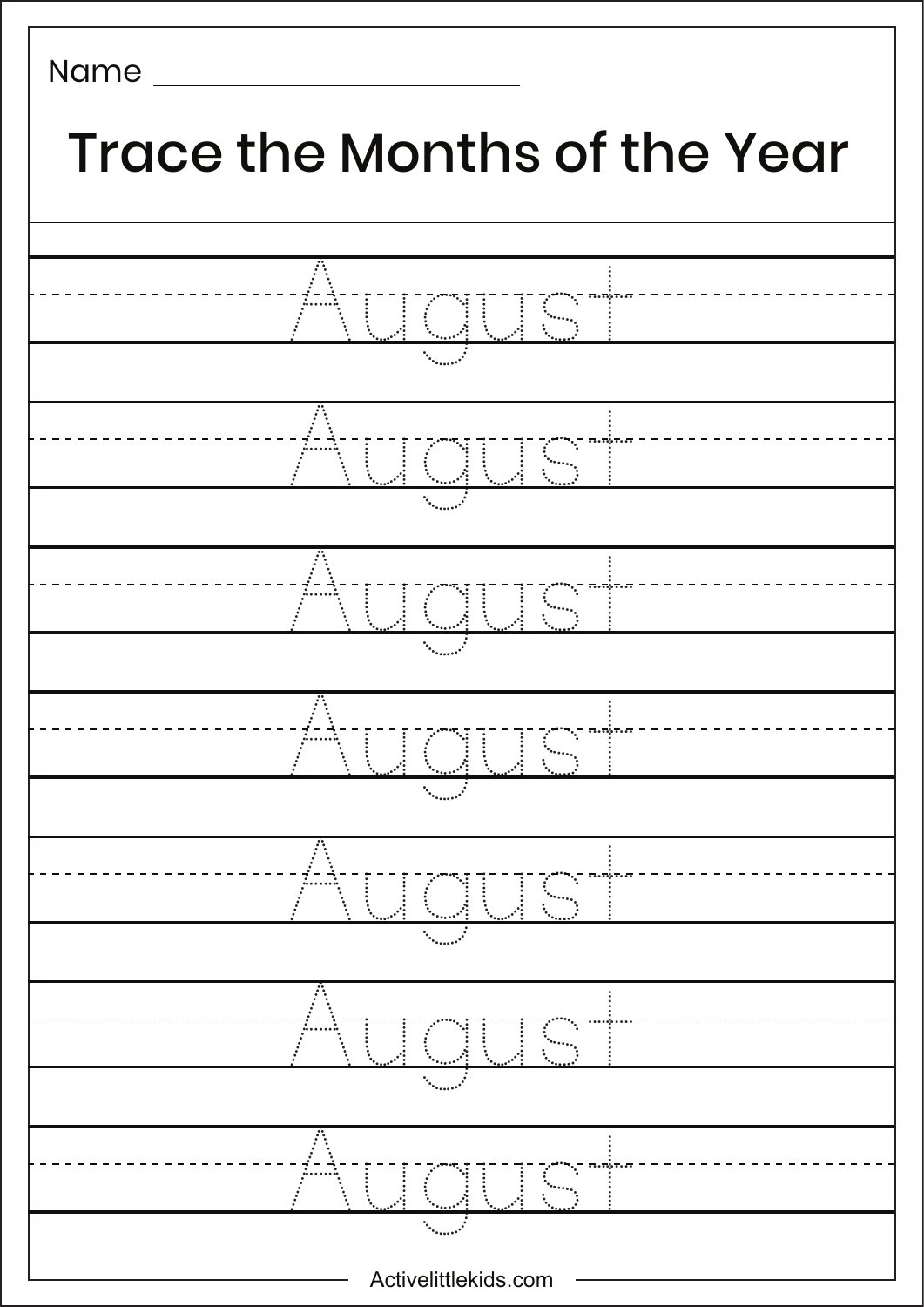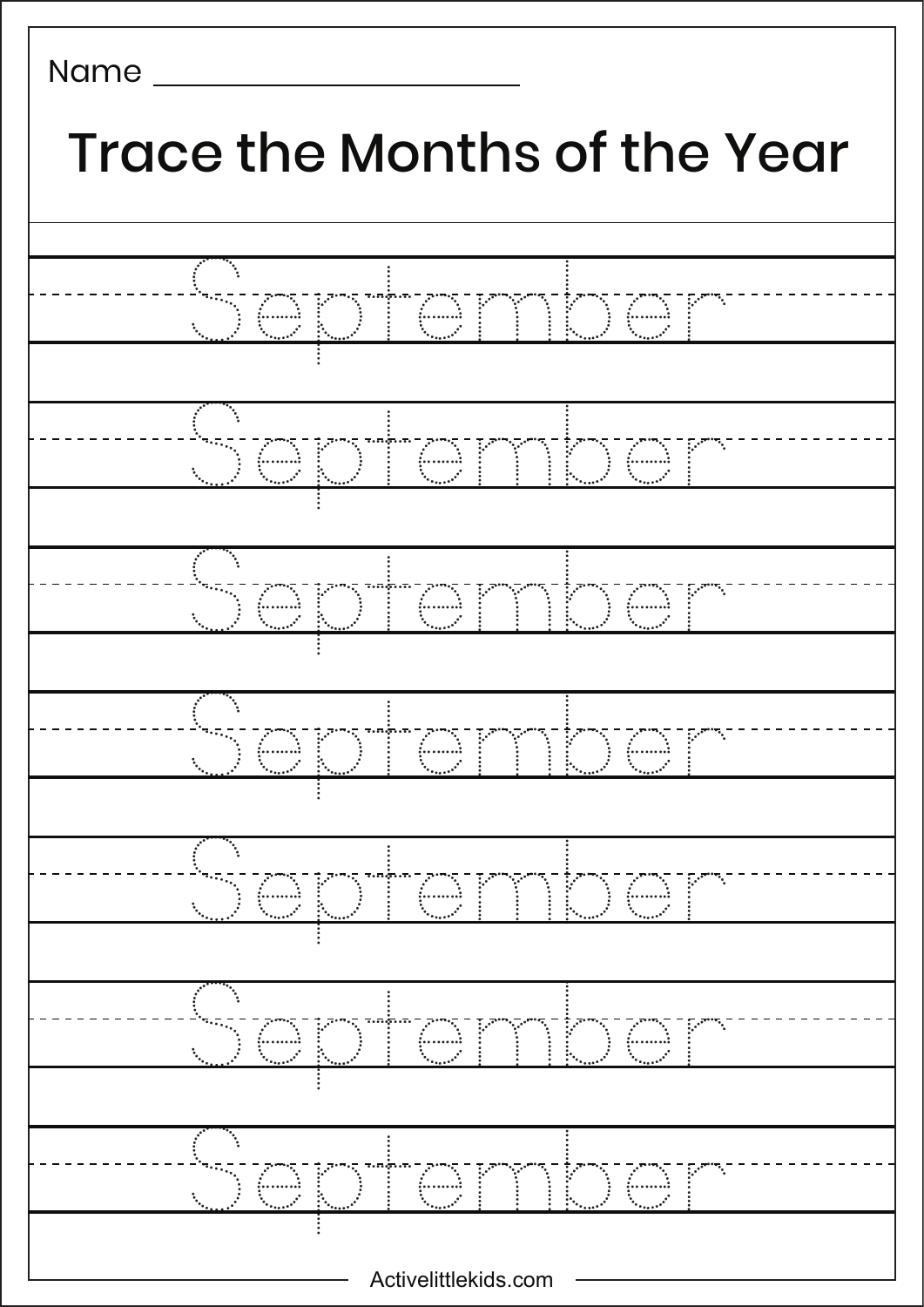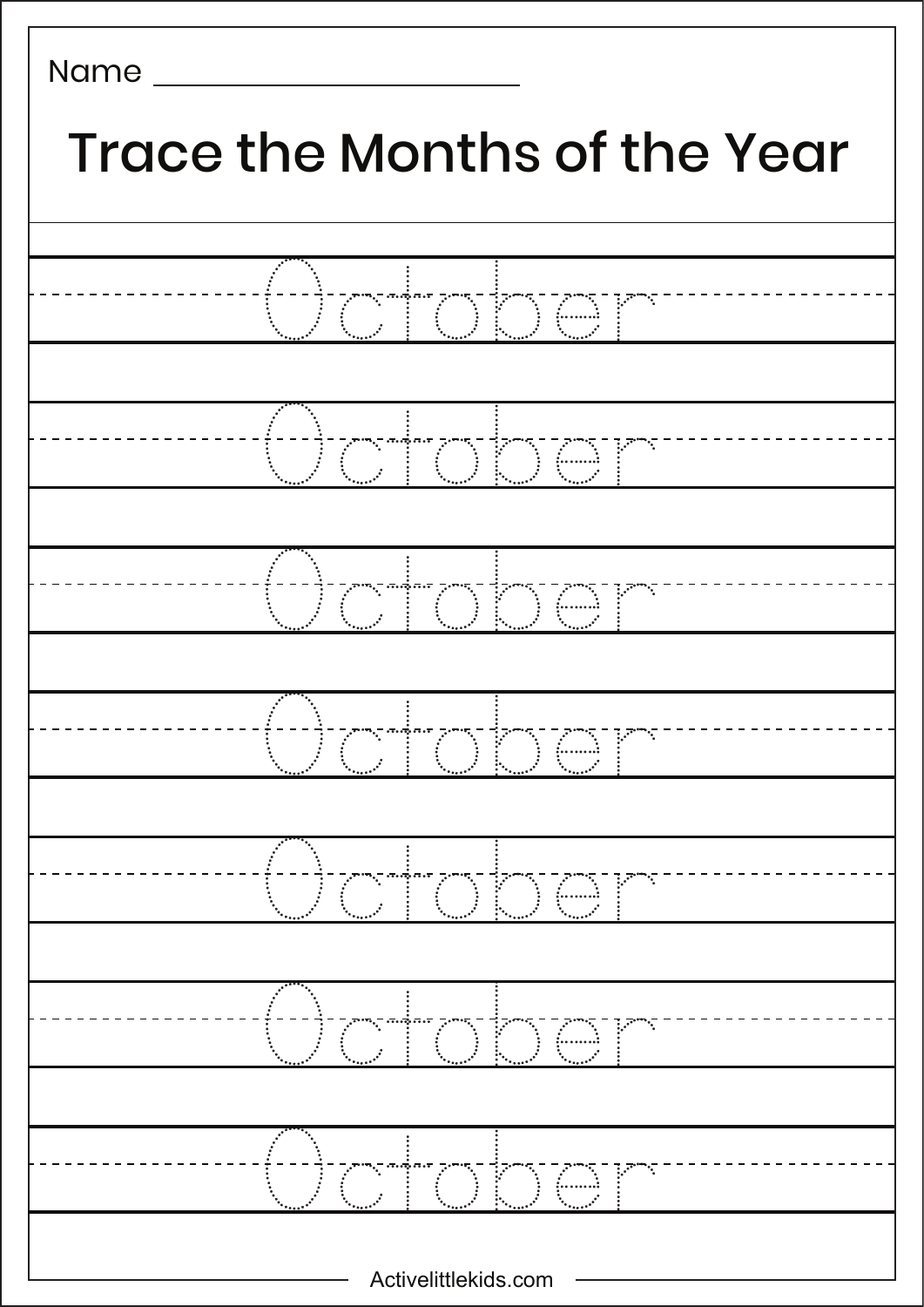| <b>Trace the Months of the Year</b> |  |  |
|-------------------------------------|--|--|
|                                     |  |  |
| Még.<br>HK<br>{ <sub>{----</sub> }  |  |  |
|                                     |  |  |
| j                                   |  |  |
|                                     |  |  |
| $\mathbb{R}$                        |  |  |
|                                     |  |  |
|                                     |  |  |
|                                     |  |  |
|                                     |  |  |
|                                     |  |  |
|                                     |  |  |
|                                     |  |  |
|                                     |  |  |
|                                     |  |  |
|                                     |  |  |
| Activelittlekids.com                |  |  |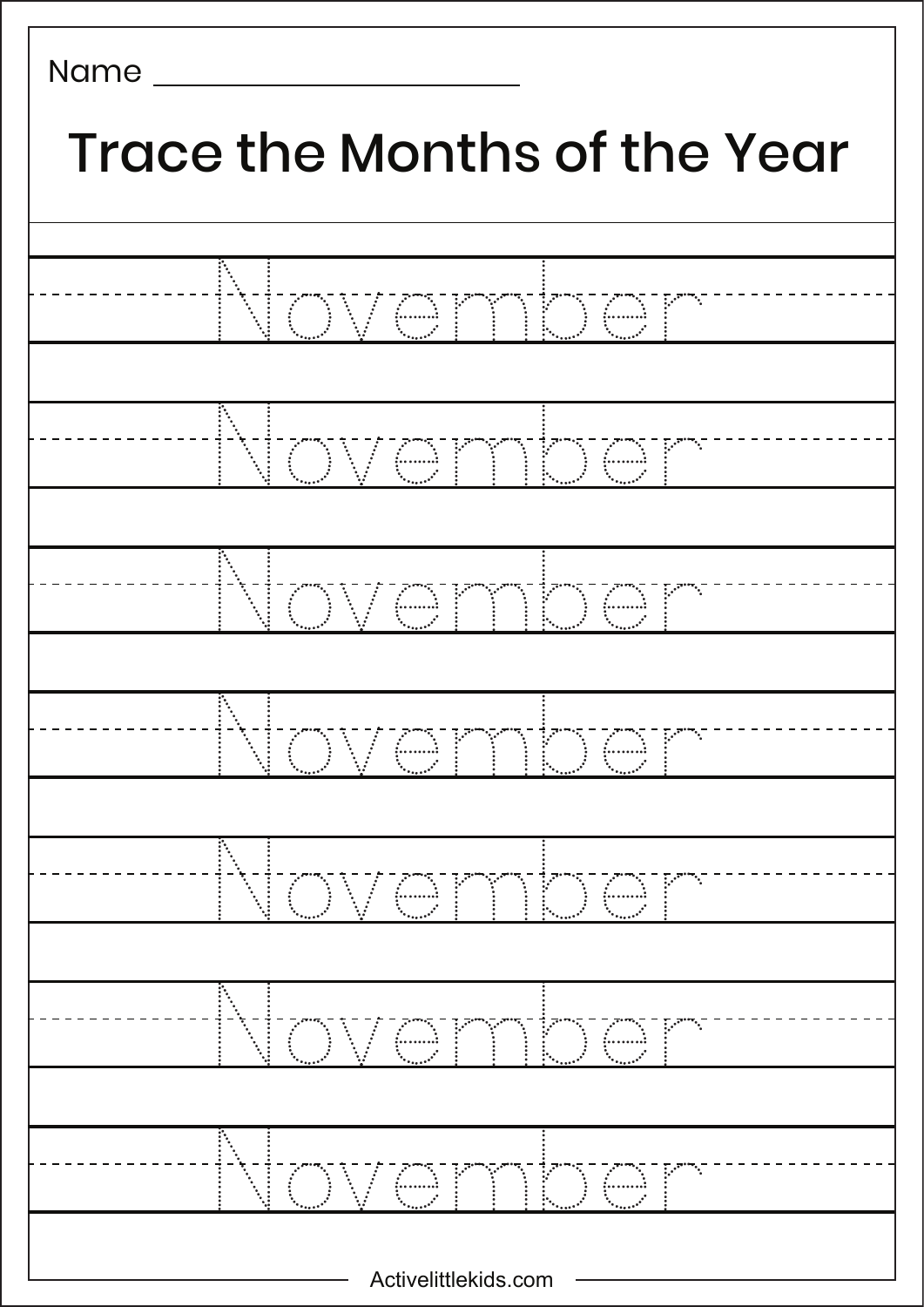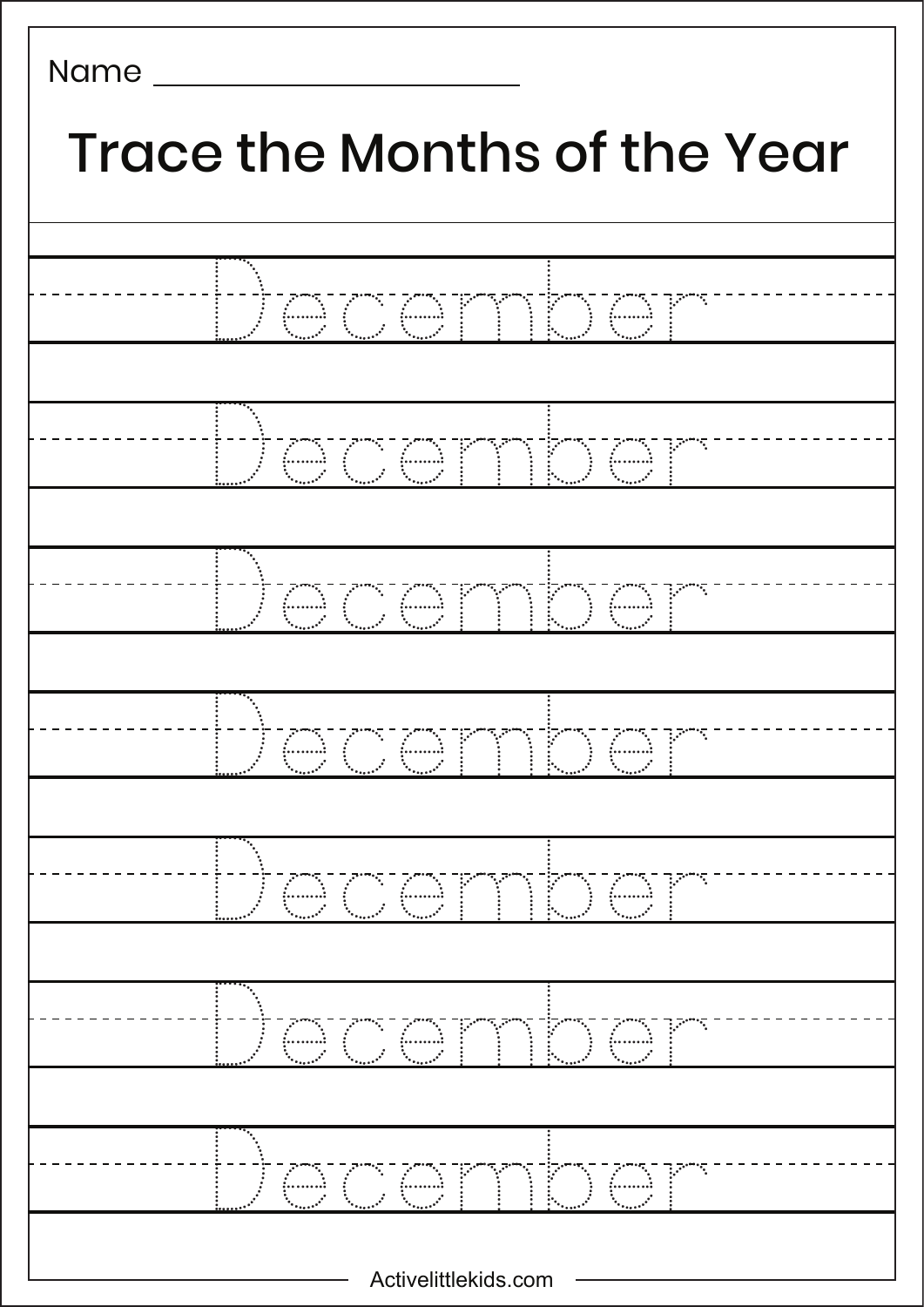## What was the Month Before

Directions: Write the month that comes before.

|                      | April     |
|----------------------|-----------|
|                      | November  |
|                      | August    |
|                      | October   |
| June                 |           |
|                      | September |
| Activelittlekids.com |           |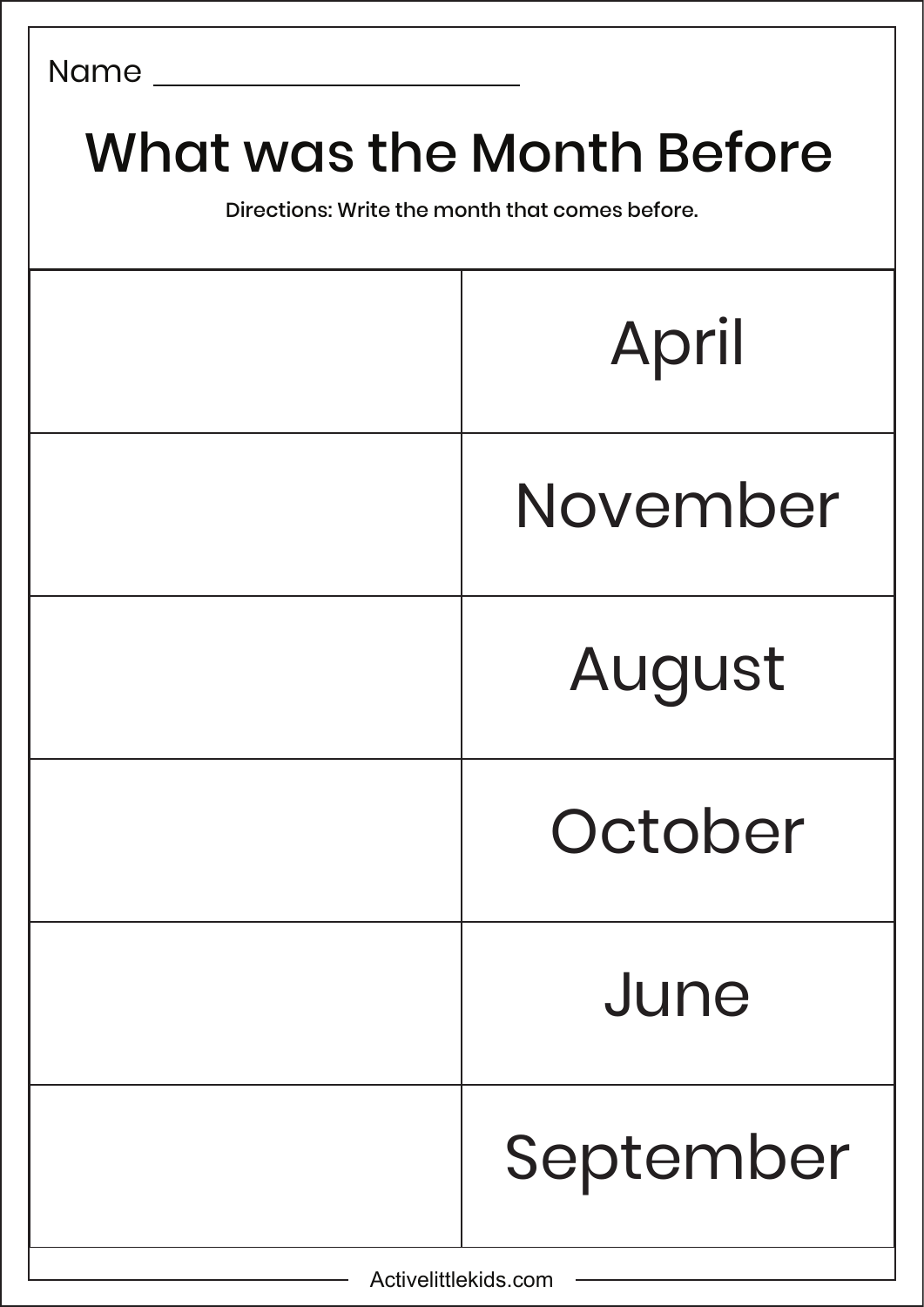## What was the Month Before

Directions: Write the month that comes before.

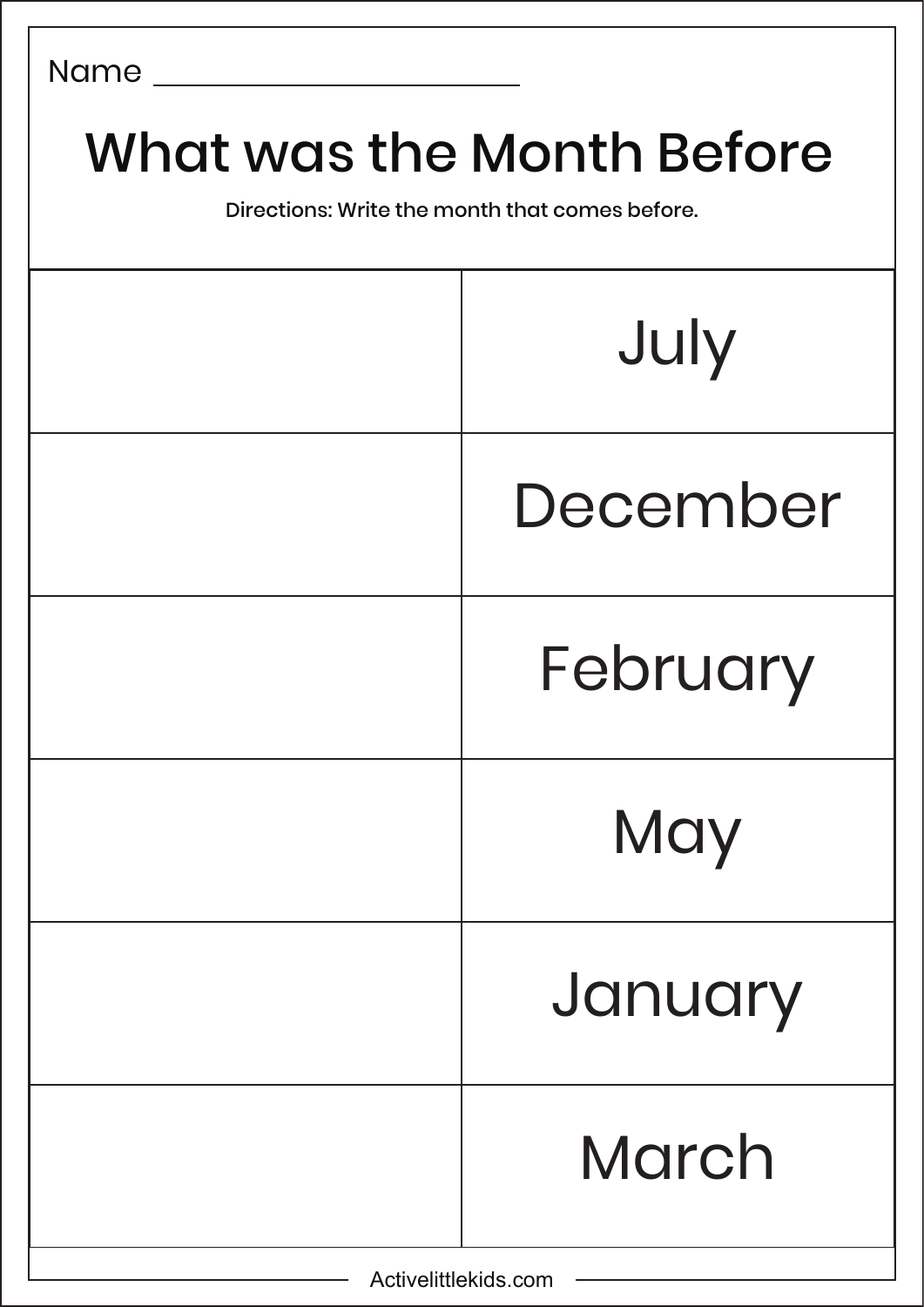## What is the Month After

Directions: Write the month that comes after.

| March    |  |
|----------|--|
| October  |  |
| August   |  |
| November |  |
| July     |  |
| May      |  |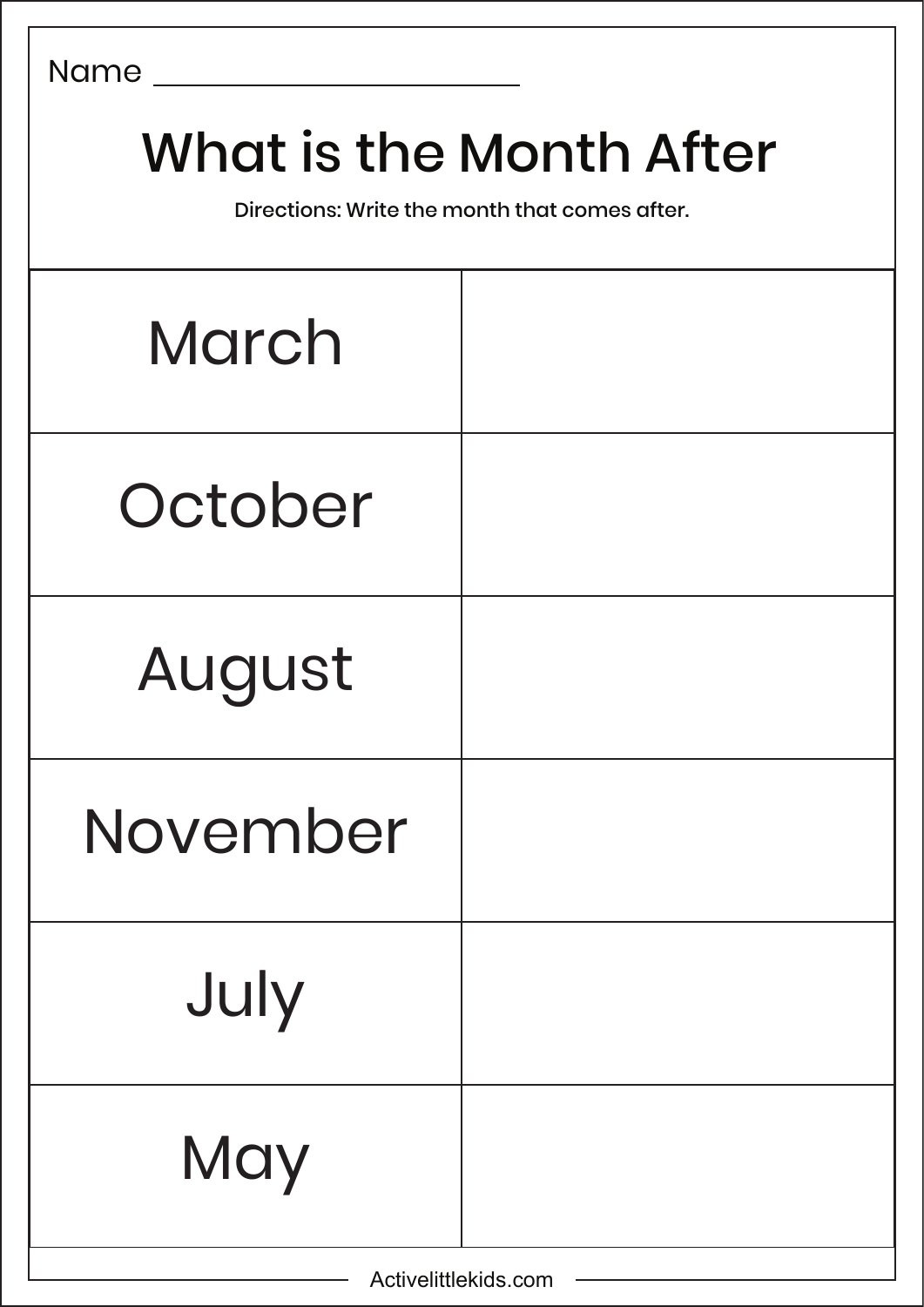## What is the Month After

Directions: Write the month that comes after.

| April     |  |
|-----------|--|
| January   |  |
| September |  |
| December  |  |
| June      |  |
| February  |  |

Activelittlekids.com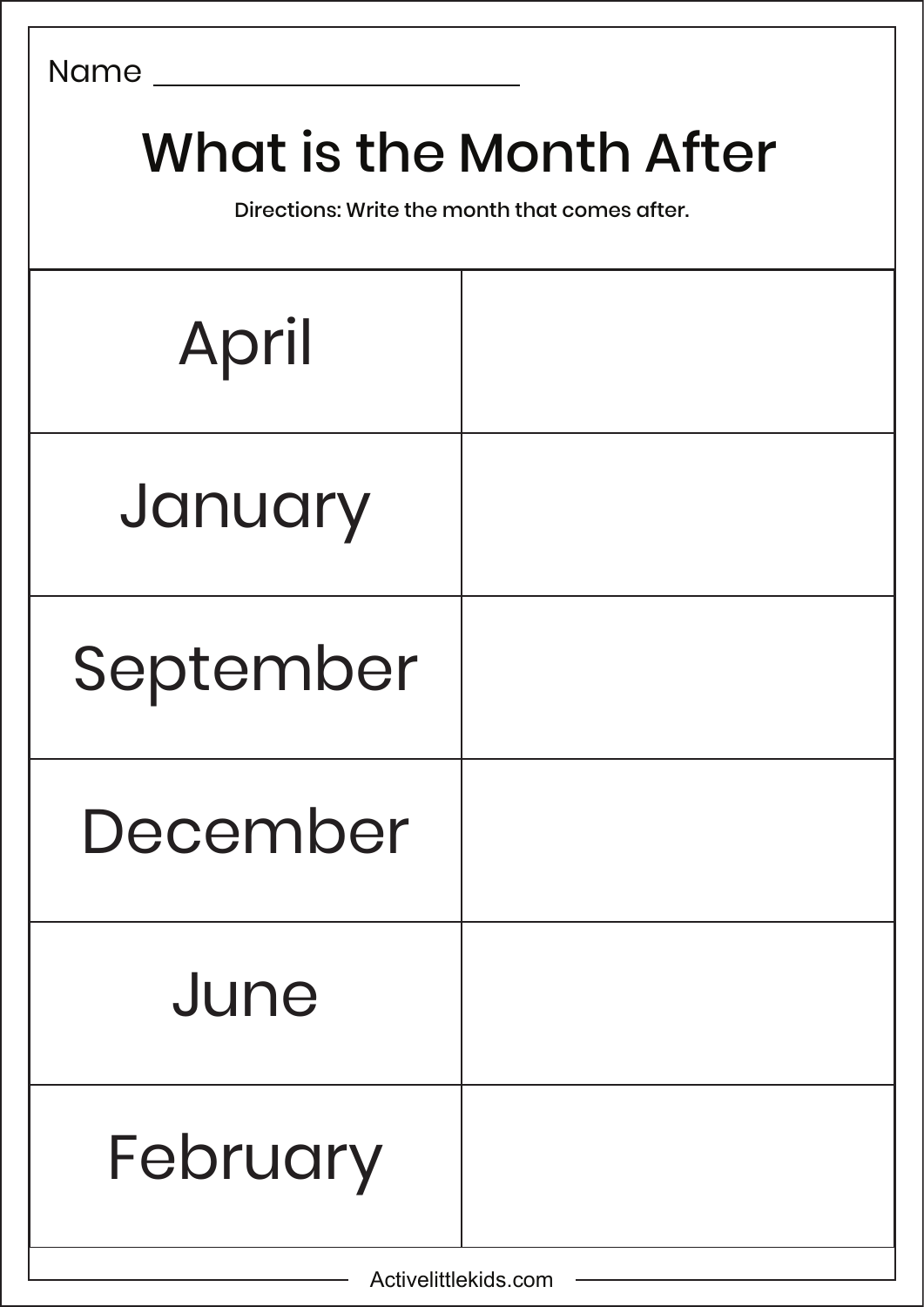# What is the Month in Between Directions: Write the month that comes in between. June | August October I December January | March September | November March | May December | January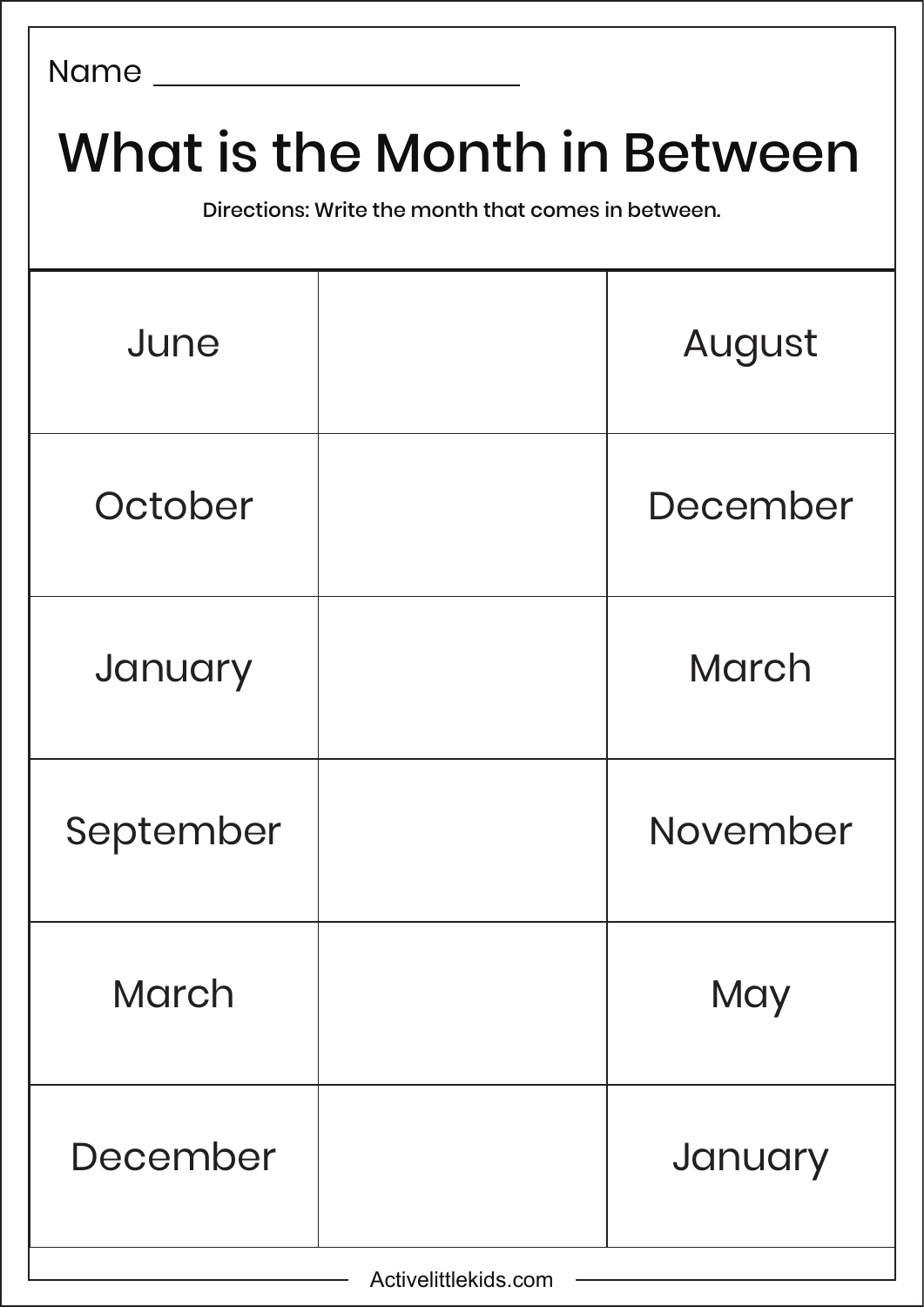## Months Before and After

Directions: Write the months that come before and after.

|                      | May          |  |
|----------------------|--------------|--|
|                      | November     |  |
|                      | August       |  |
|                      | October      |  |
|                      | <b>March</b> |  |
|                      | September    |  |
| Activelittlekids.com |              |  |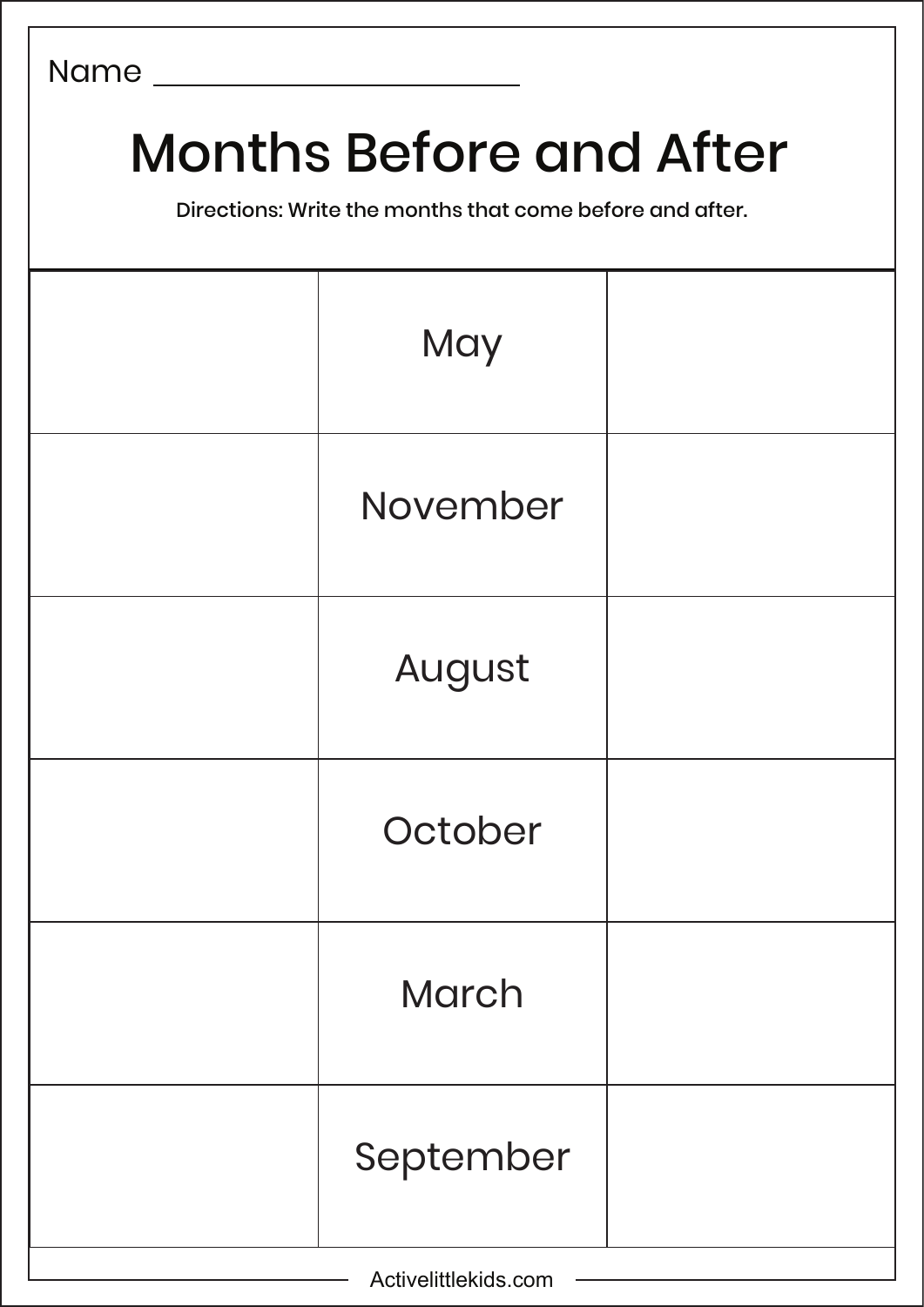| <b>Name</b>                                           |  |
|-------------------------------------------------------|--|
| What Month is it<br>Directions: Answer the questions. |  |
| Which month comes 3<br>months after November?         |  |
| Which month comes<br>before October?                  |  |
| Which month comes 6<br>months after June?             |  |
| Which month comes 2<br>months before February?        |  |
| Which month comes 4<br>months before August?          |  |

 $\overline{1}$ 

Ĕ.

 $\overline{\phantom{0}}$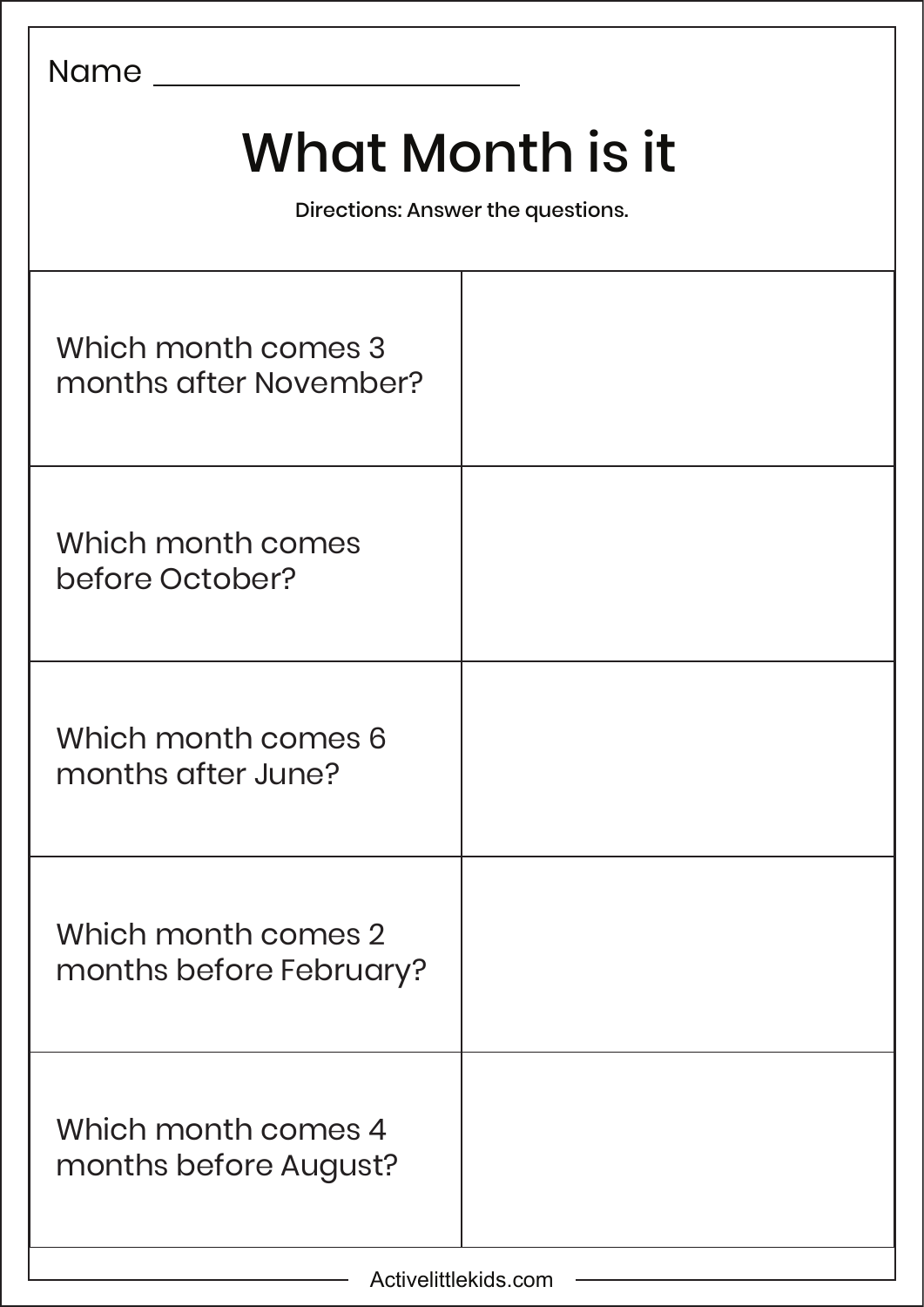| Name                                                  |  |  |
|-------------------------------------------------------|--|--|
| What Month is it<br>Directions: Answer the questions. |  |  |
| This is March, what was<br>the previous month?        |  |  |
| Which month comes 3<br>months after January?          |  |  |
| Which month comes 2<br>months before<br>December?     |  |  |
| Which month comes<br>after July?                      |  |  |
| Which month comes 5<br>months before April?           |  |  |

٦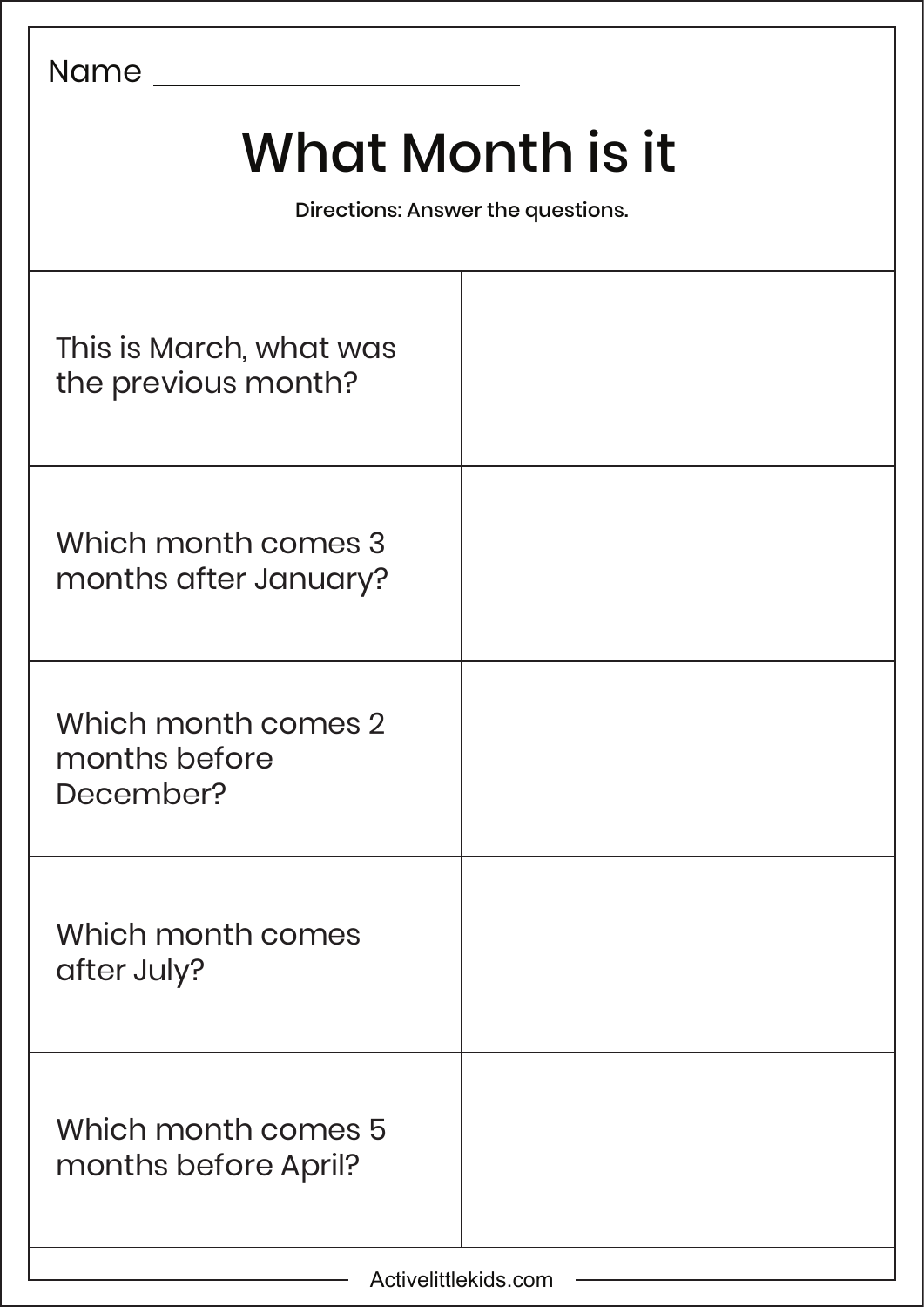## Fill in the blanks

Directions: Write the missing letters.

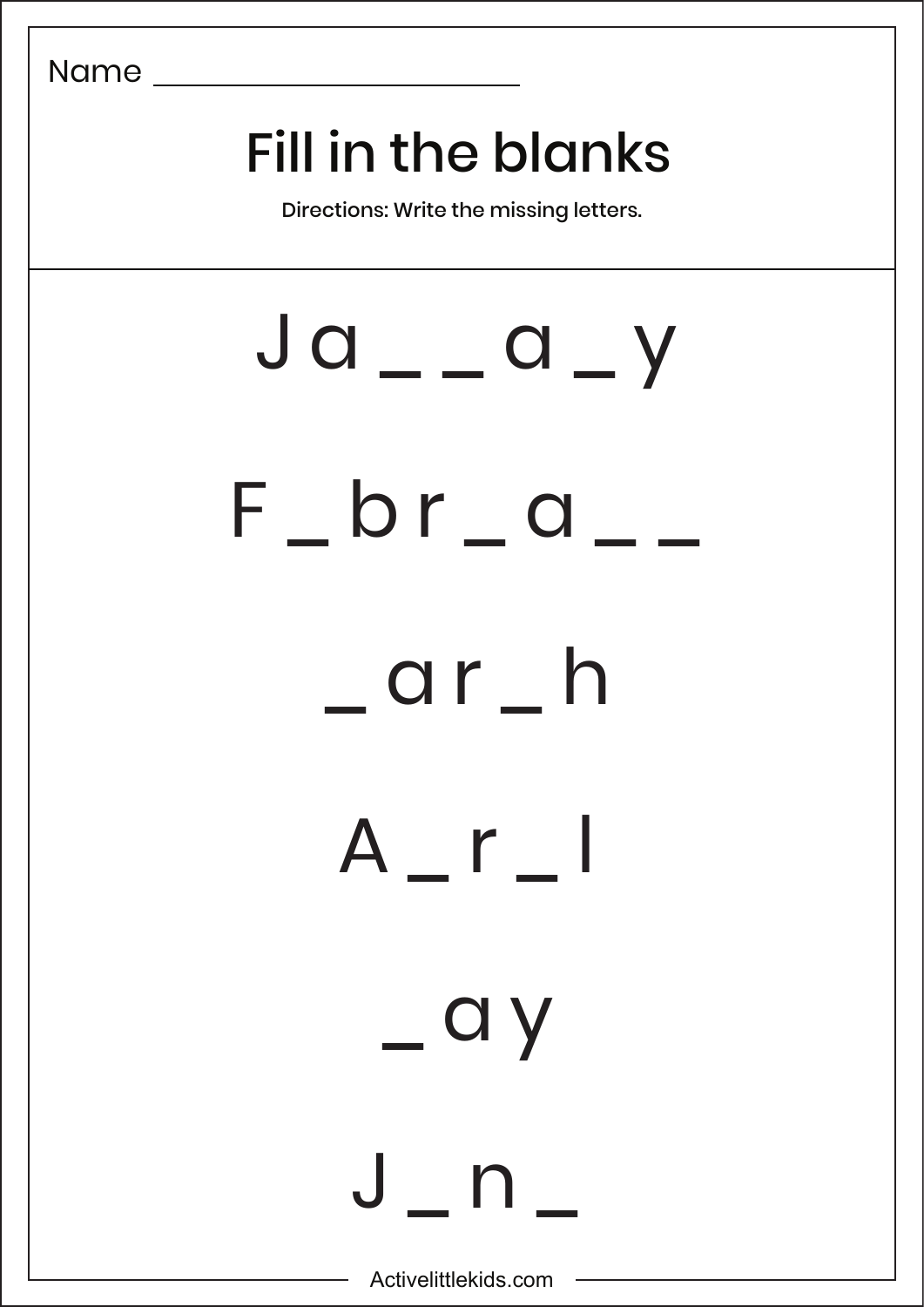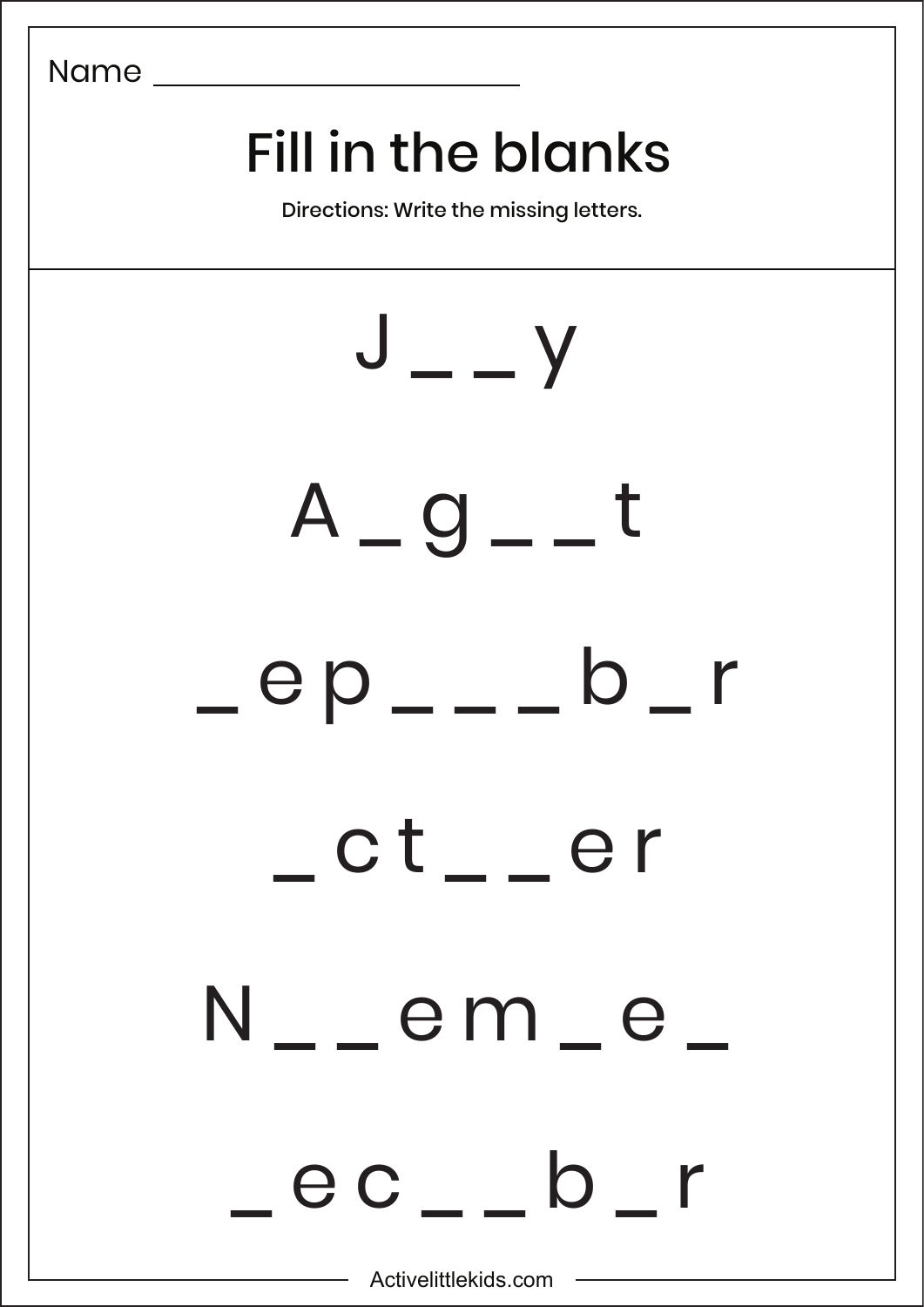| <b>Name</b>                                                                               |  |
|-------------------------------------------------------------------------------------------|--|
| Unscramble Months of the Year<br>Directions: Unscramble and write the months of the year. |  |
| anauyrj                                                                                   |  |
| yruberfa                                                                                  |  |
| amchr                                                                                     |  |
| irapl                                                                                     |  |
| yma                                                                                       |  |
| eujn                                                                                      |  |

 $\overline{\phantom{0}}$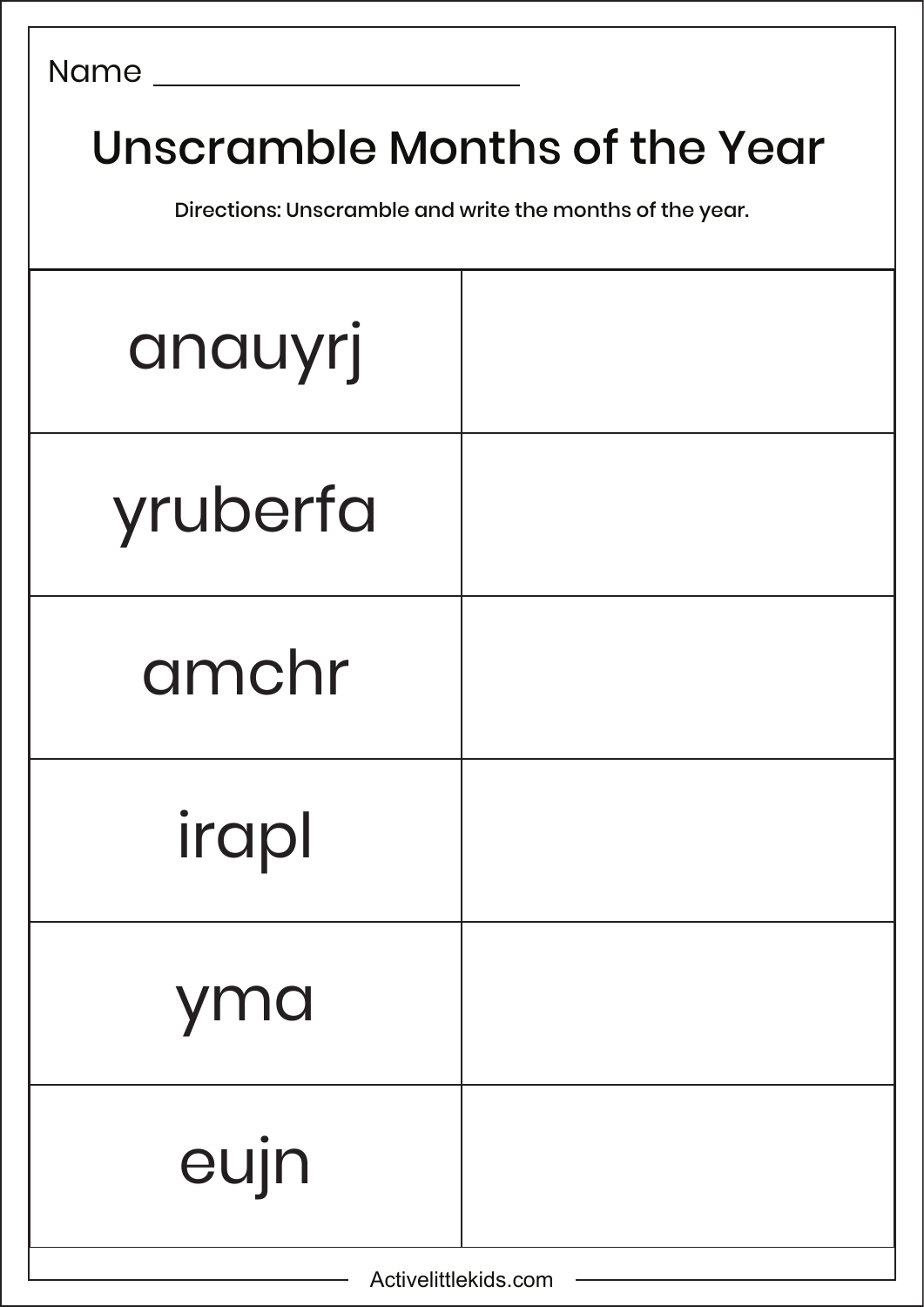| <b>Name</b> |  |
|-------------|--|
|-------------|--|

## Unscramble Months of the Year

Directions: Unscramble and write the months of the year.

| lujy      |  |
|-----------|--|
| ugatsu    |  |
| ptemseber |  |
| toocber   |  |
| vemerbno  |  |
| dmceeebr  |  |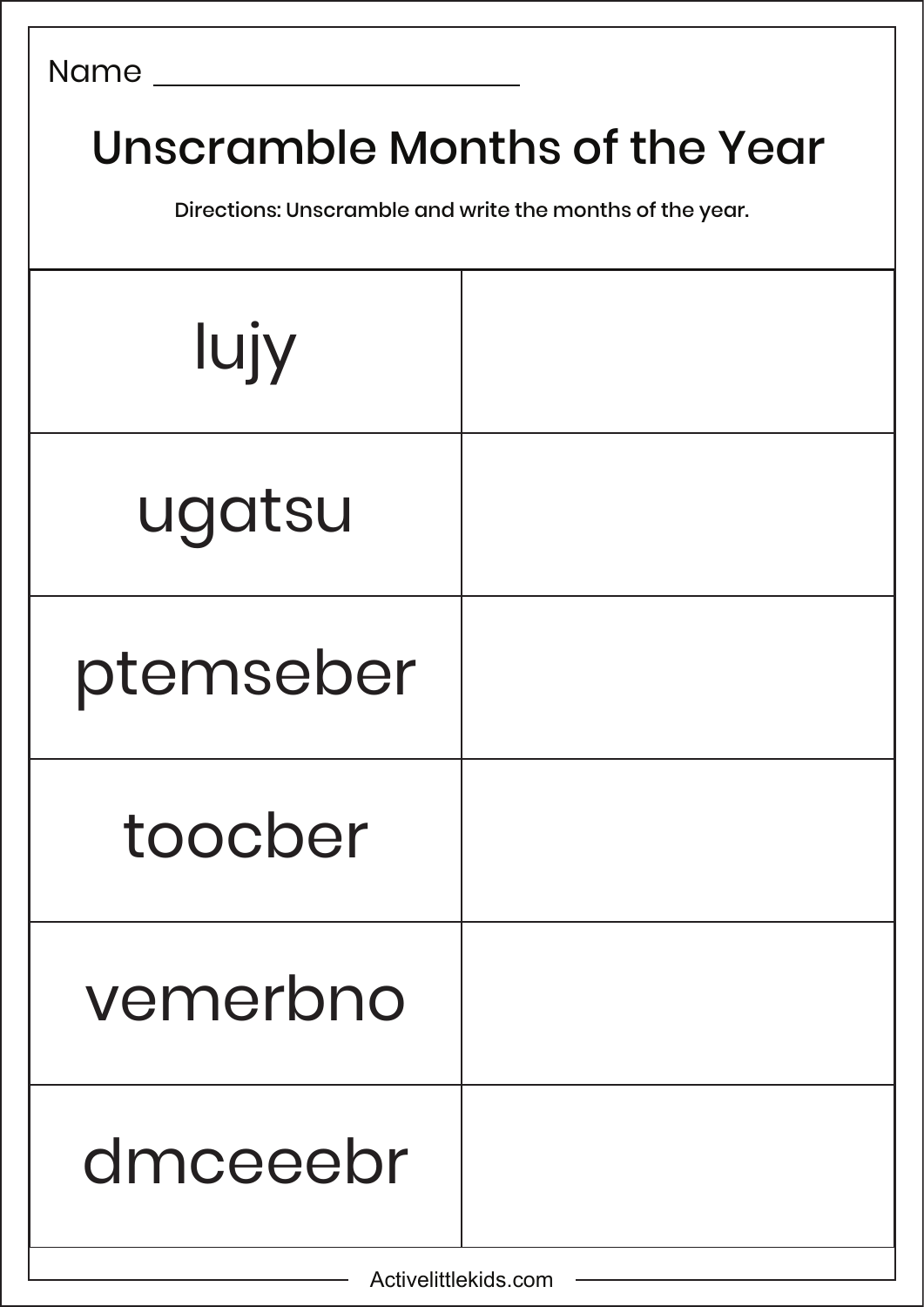## Name Cut and Paste Months of the Year Directions: Cut and paste the months of the year in the correct box.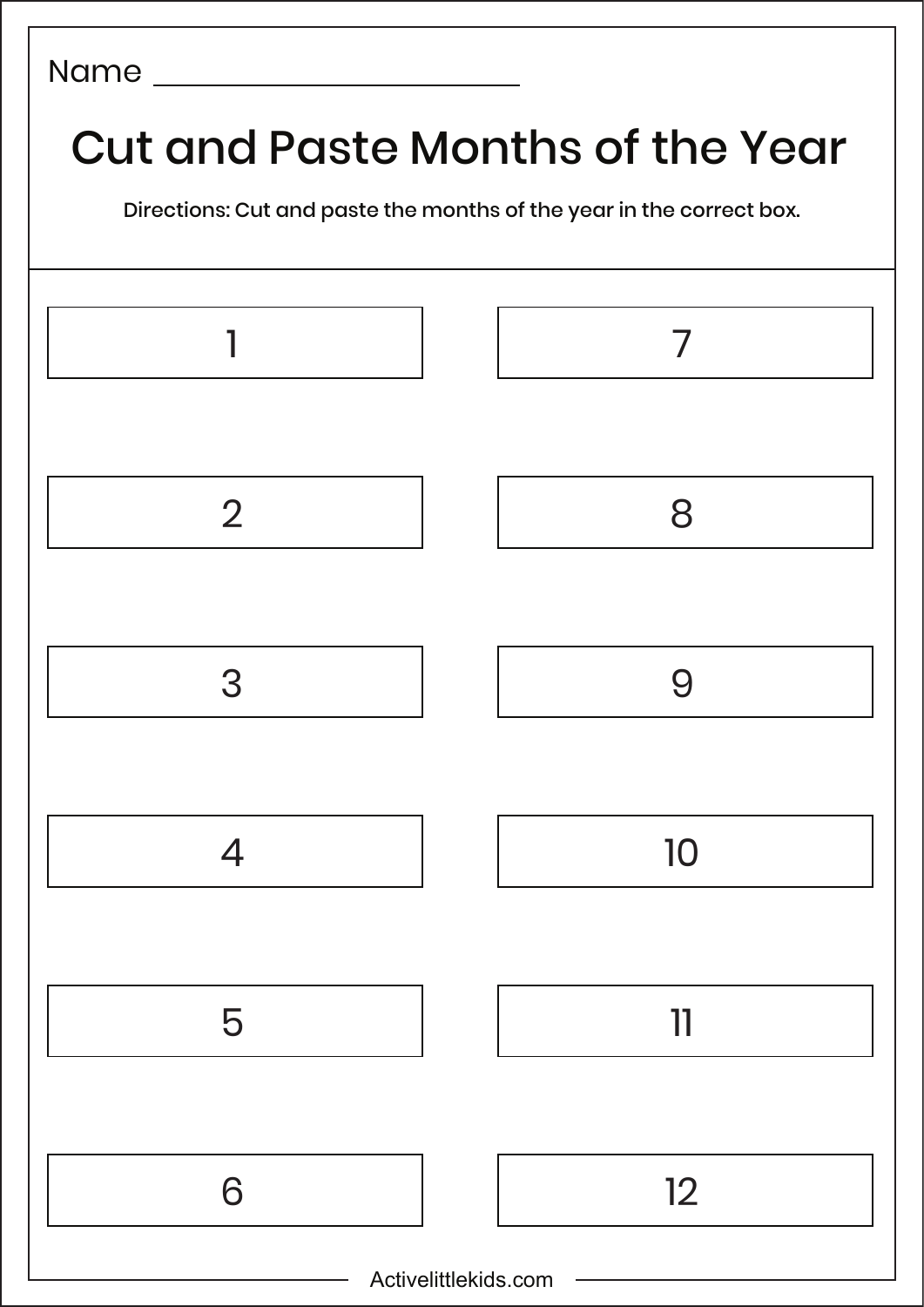| <b>Cut and Paste Months of the Year</b><br>Directions: Cut and paste the months of the year in the correct box. |                      |  |           |  |  |  |  |  |
|-----------------------------------------------------------------------------------------------------------------|----------------------|--|-----------|--|--|--|--|--|
| February                                                                                                        |                      |  | June      |  |  |  |  |  |
| May                                                                                                             |                      |  | September |  |  |  |  |  |
| December                                                                                                        |                      |  | January   |  |  |  |  |  |
| April                                                                                                           |                      |  | August    |  |  |  |  |  |
| July                                                                                                            |                      |  | March     |  |  |  |  |  |
| October                                                                                                         | Activelittlekids.com |  | November  |  |  |  |  |  |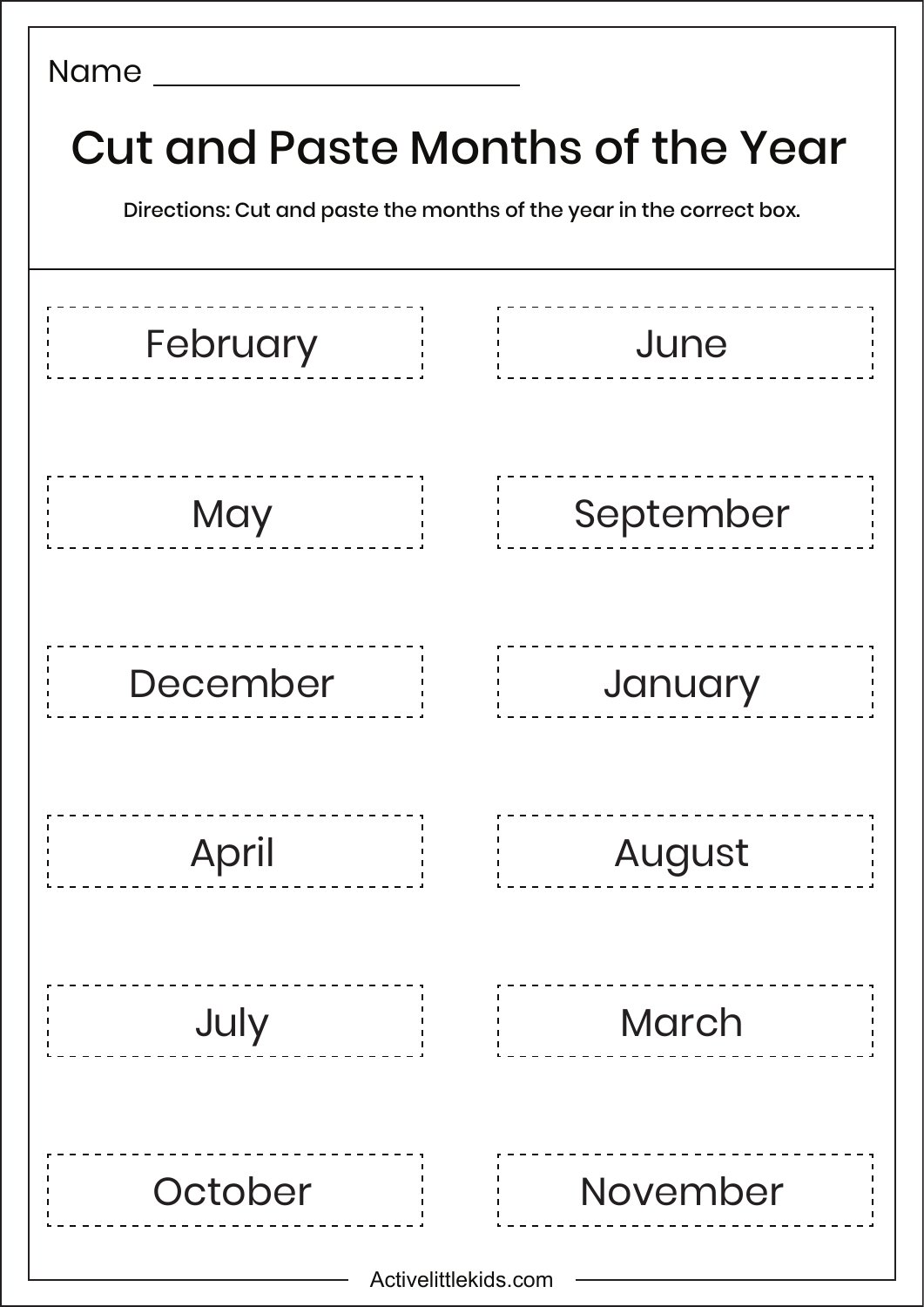## Abbreviation Matching

Directions: Cut and paste the months of the year with the matching abbreviation.





Activelittlekids.com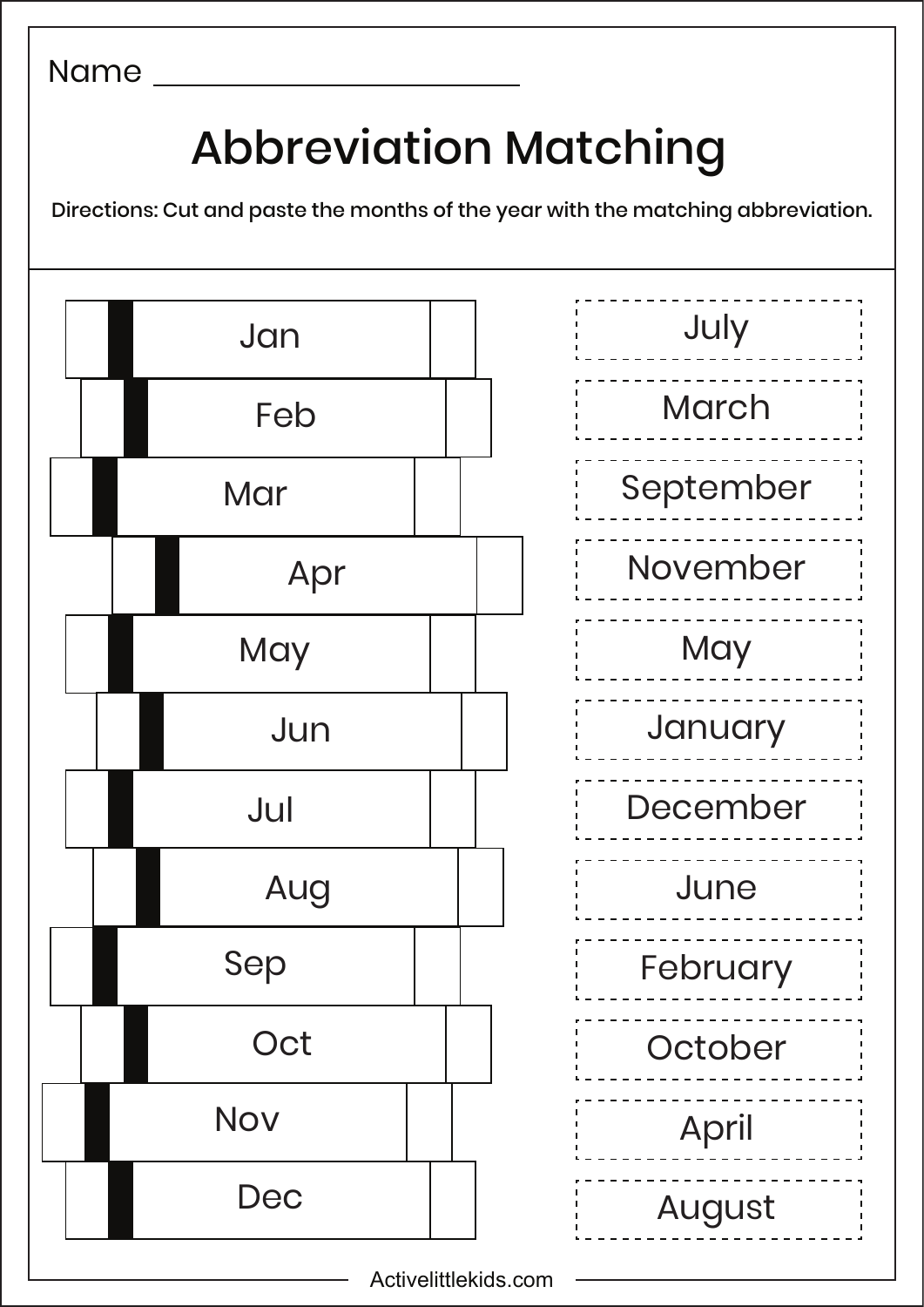### Month Search

Directions: Find the months and mark it.

|                      | Q W          |                |               |         |                |              |              | R Y F E B R U | $\overline{A}$ | R Y          |                |
|----------------------|--------------|----------------|---------------|---------|----------------|--------------|--------------|---------------|----------------|--------------|----------------|
| $\bigcirc$           | N            |                |               | O V E   | M <sub>1</sub> |              | B E          | $\mathsf{R}$  | $H_{\perp}$    | $\mathbf{1}$ | T              |
| U                    | M            |                | A Y           |         |                |              |              | J P J U L     | Y I            | $\mathsf{J}$ | B              |
| D                    | $\vee$       |                | G E           |         |                | A O J E      |              | Z             | N              | M            | $\overline{O}$ |
| E.                   | W            | E.             | $\mathsf{T}$  |         |                | N C U M      |              | $\mathsf{A}$  | R              | $\mathsf C$  | H              |
| C                    | $\mathsf{A}$ | M              |               | F U T   |                |              | $O_S$        | E             | R              | S            | Z              |
| E.                   | P            |                | $C$ $E$       |         |                | A O A U      |              | G U           |                | S            | $\top$         |
| M                    | R            | K              | $\mathsf{Y}$  | R       |                |              |              | B W V S       | W              | X            | $\sim$         |
| B                    | $\mathbf{L}$ | $\mathsf{D}$   |               |         |                |              |              | K Y E Q M V   | R              | $\mathsf{L}$ | J              |
| E.                   | $\mathsf{L}$ | $\overline{O}$ | S             | D       |                | R L          | $\mathsf{B}$ |               | C T            | U            | <b>U</b>       |
| R                    | Z            | Y              | and the state |         |                | T A K J      |              | X             | M              | $\bigcirc$   | N              |
| E.                   | S            | E              | P             |         | E              | M            | B            | Ε             | R.             |              | Е              |
| January              |              |                | February      |         |                | <b>March</b> |              |               | April          |              |                |
| May                  |              | June           |               |         | July           |              |              | August        |                |              |                |
| September            |              |                |               | October |                | November     |              | December      |                |              |                |
| Activelittlekids.com |              |                |               |         |                |              |              |               |                |              |                |